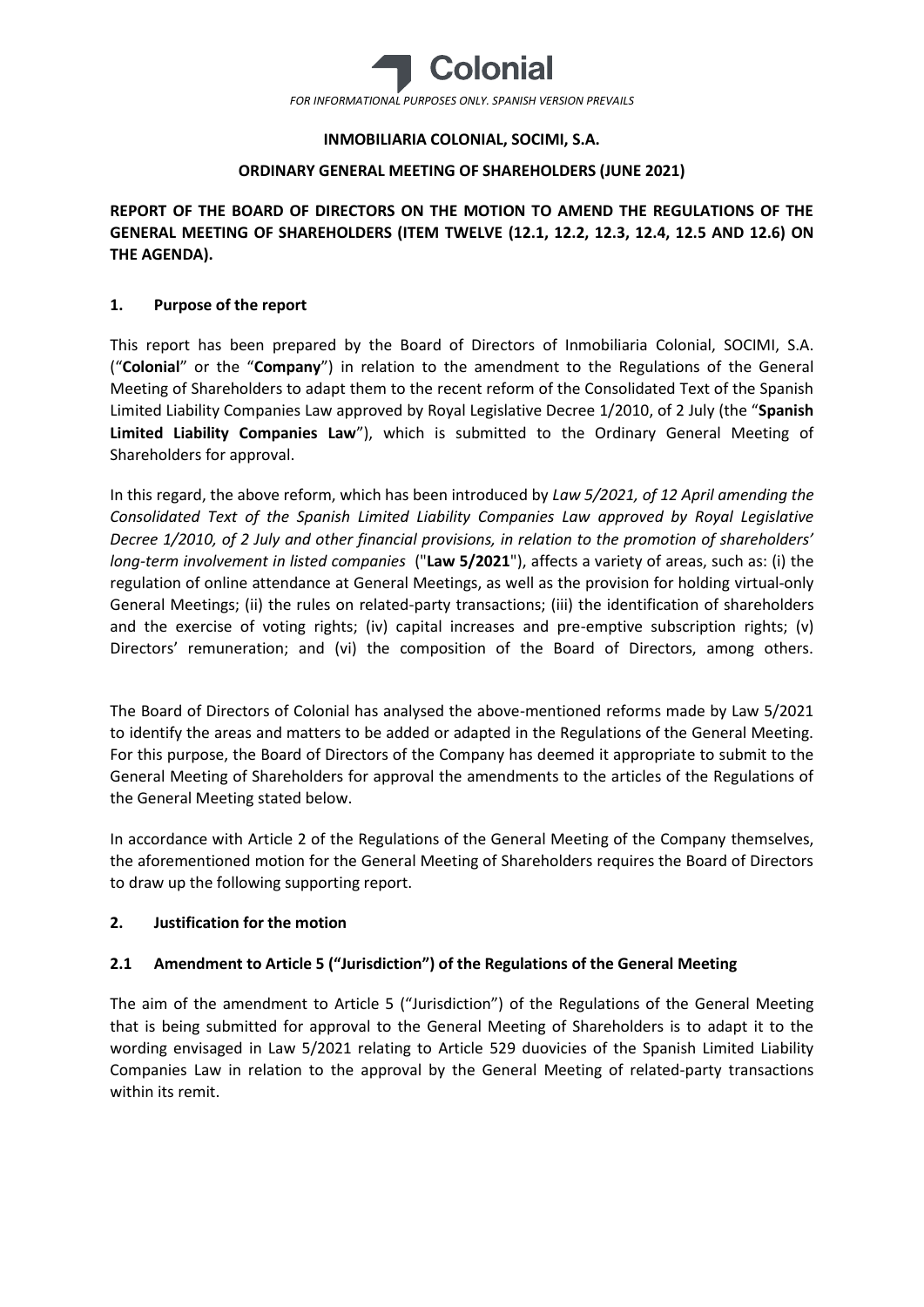

# **2.2 Amendment to Article 10 ("Shareholders' right to information") of the Regulations of the General Meeting.**

The aim of the amendment to Article 10 ("Shareholders' right to information") of the Regulations of the General Meeting that is being submitted for approval to the General Meeting of Shareholders is to remove the possibility of members of the Board of Directors being legal entities as provided in the new wording given to Article 529 bis of the Spanish Limited Liability Companies Law by Law 5/2021.

# **2.3 Amendment to Article 12 ("Right to attend and vote") of the Regulations of the General Meeting.**

The aim of the amendment to Article 12 ("Right to attend and vote") of the Regulations of the General Meeting that is being submitted for approval to the General Meeting of Shareholders is to adapt it to the new provisions on online attendance at General Meetings added to the Spanish Limited Liability Companies Law by Law 5/2021. In particular, it includes the addition of a new Article 527 bis of the Spanish Limited Liability Companies Law in relation to the online confirmation of the receipt of votes cast by shareholders by online means.

# **2.4 Amendment to Article 12 bis ("Online attendance") of the Regulations of the General Meeting.**

The aim of amending Article 12 bis ("Online attendance") of the Regulations of the General Meeting that is being submitted for approval to the General Meeting of Shareholders is to implement the provision included in the new Article 19 bis of the Company Bylaws in relation to holding General Meetings exclusively online as provided in Article 182 bis added to the Spanish Limited Liability Companies Law by Law 5/2021.

# **2.5 Amendment to Article 20 ("Development of the Meeting. Shareholder interventions in the Meeting") of the Regulations of the General Meeting.**

Amendment to Article 20 ("Development of the Meeting. Shareholder interventions in the Meeting") of the Regulations of the General Meeting that is being submitted for approval to the General Meeting of Shareholders is merely a technical precision in line with the content of the above amendment to Article 12 bis in relation to shareholder participation at General Meetings held exclusively online.

# **2.6 Amendment to Article 22 ("Adoption of resolutions") of the Regulations of the General Meeting**

The aim of the amendment to Article 22 ("Adoption of resolutions") of the Regulations of the General Meeting that is being submitted for approval to the General Meeting of Shareholders is to adapt said article to the new wording of Article 524 of the Spanish Limited Liability Companies Law relating to the provisions on splitting the votes of intermediary entities given to it by Law 5/2021.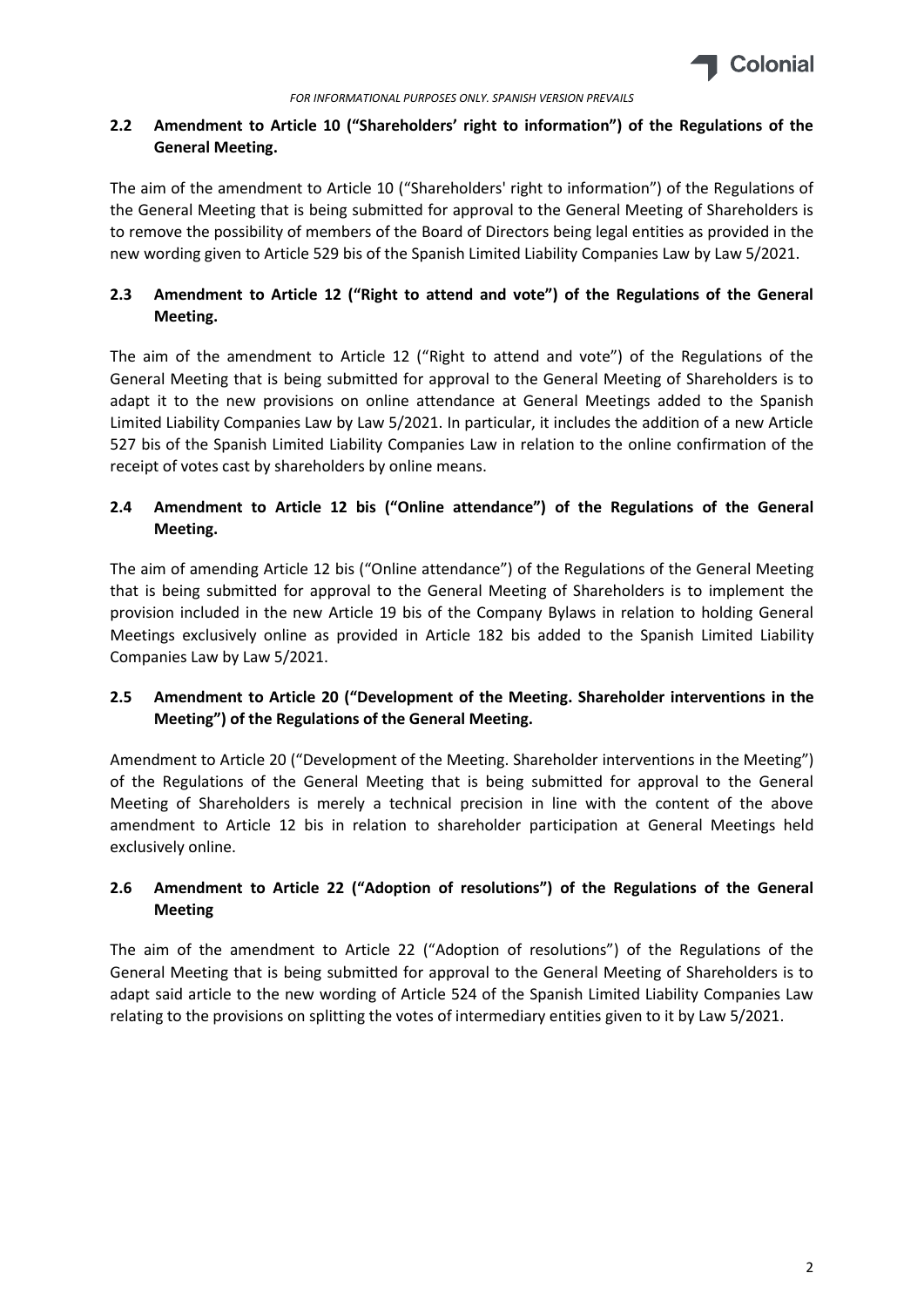

## **3. Proposed amendments to the Regulations of the General Meeting**

It was proposed to amend Articles 5 ("*Jurisdiction*"), 10 ("*Shareholders' right to information*"), 12 ("*Right to attend and vote*"), 12 bis ("*Online attendance*"), 20 ("*Holding General Meetings. Shareholder participation in General Meetings*") and 22 ("*Adoption of resolutions*") of the Regulations of the General Meeting of Colonial, which shall henceforth read as follows:

|   | PRESENT WORDING                                                                                                                                                                                                                                                                                                             | PROPOSED WORDING                                                                                                                                                                                                                                                                                                            |
|---|-----------------------------------------------------------------------------------------------------------------------------------------------------------------------------------------------------------------------------------------------------------------------------------------------------------------------------|-----------------------------------------------------------------------------------------------------------------------------------------------------------------------------------------------------------------------------------------------------------------------------------------------------------------------------|
|   | <b>Article 5. Jurisdiction</b>                                                                                                                                                                                                                                                                                              | <b>Article 5. Jurisdiction</b>                                                                                                                                                                                                                                                                                              |
|   | The General Meeting shall adopt all resolutions regarding<br>all matters over which it has jurisdiction as the governing<br>body of the Company, in accordance with the Law and the<br>Company Bylaws, which include but are not limited to the<br>following:                                                               | The General Meeting shall adopt all resolutions regarding<br>all matters over which it has jurisdiction as the governing<br>body of the Company, in accordance with the Law and the<br>Company Bylaws, which include but are not limited to the<br>following:                                                               |
| ٠ | Approve the annual individual and consolidated<br>financial statements of the Company, resolve on use of<br>the results and approve company management.                                                                                                                                                                     | Approve the annual individual and consolidated financial<br>statements of the Company, resolve on use of the<br>results and approve company management.                                                                                                                                                                     |
| ٠ | Appoint and remove directors, liquidators and auditors,<br>as applicable, as well as demand and exercise any acts<br>of company liability against any of them.                                                                                                                                                              | Appoint and remove directors, liquidators and auditors,<br>٠<br>as applicable, as well as demand and exercise any acts of<br>company liability against any of them.                                                                                                                                                         |
|   | Amend the Company Bylaws.                                                                                                                                                                                                                                                                                                   | Amend the Company Bylaws.                                                                                                                                                                                                                                                                                                   |
| ٠ | Increase and decrease company capital without<br>prejudice to delegations that may be made by the<br>Board of Directors.                                                                                                                                                                                                    | Increase and decrease company capital without<br>٠<br>prejudice to delegations that may be made by the Board<br>of Directors.                                                                                                                                                                                               |
| ٠ | Limit or eliminate the right to preference on the<br>subscription of new shares, without prejudice to<br>delegations that may be made by the Board of                                                                                                                                                                       | Limit or eliminate the right to preference on the<br>٠<br>subscription of new shares, without prejudice to<br>delegations that may be made by the Board of Directors.                                                                                                                                                       |
|   | Directors.<br>Acquire, transfer or contribute essential assets to<br>another company. The asset is presumed to be<br>essential when the amount of the operation exceeds<br>twenty-five per cent of the value of the assets listed in<br>the last approved balance sheet.                                                    | Acquire, transfer or contribute essential assets to<br>٠<br>another company. The asset is presumed to be essential<br>when the amount of the operation exceeds twenty-five<br>per cent of the value of the assets listed in the last<br>approved balance sheet.                                                             |
|   | Transfer essential activities performed to that date by<br>the Company to dependent entities, even though these<br>maintain full control thereof. Operating assets and<br>activities are presumed to be essential when the<br>volume of the operation exceeds twenty-five per cent<br>of total assets in the balance sheet. | Transfer essential activities performed to that date by<br>the Company to dependent entities, even though these<br>maintain full control thereof. Operating assets and<br>activities are presumed to be essential when the volume<br>of the operation exceeds twenty-five per cent of total<br>assets in the balance sheet. |
|   | Transform, merge, spin off or make a global assignment<br>of assets and liabilities and transfer the company<br>domicile to another country.                                                                                                                                                                                | Transform, merge, spin off or make a global assignment<br>of assets and liabilities and transfer the company<br>domicile to another country.                                                                                                                                                                                |
| ٠ | Issue bonds convertible to shares or grant bondholders<br>a share in company profits, without prejudice to<br>delegations that may be made by the Board of<br>Directors.                                                                                                                                                    | Issue bonds convertible to shares or grant bondholders a<br>٠<br>share in company profits, without prejudice to<br>delegations that may be made by the Board of Directors.<br>Authorise the acquisition of treasury shares within legal                                                                                     |
|   | Authorise the acquisition of treasury shares within legal<br>limits, except in the cases of free acquisition provided                                                                                                                                                                                                       | limits, except in the cases of free acquisition provided by<br>Law.<br>Dissolve the Company.<br>٠                                                                                                                                                                                                                           |
|   | by Law.                                                                                                                                                                                                                                                                                                                     | Operations equivalent to liquidating the Company.<br>٠                                                                                                                                                                                                                                                                      |
|   | Dissolve the Company.                                                                                                                                                                                                                                                                                                       |                                                                                                                                                                                                                                                                                                                             |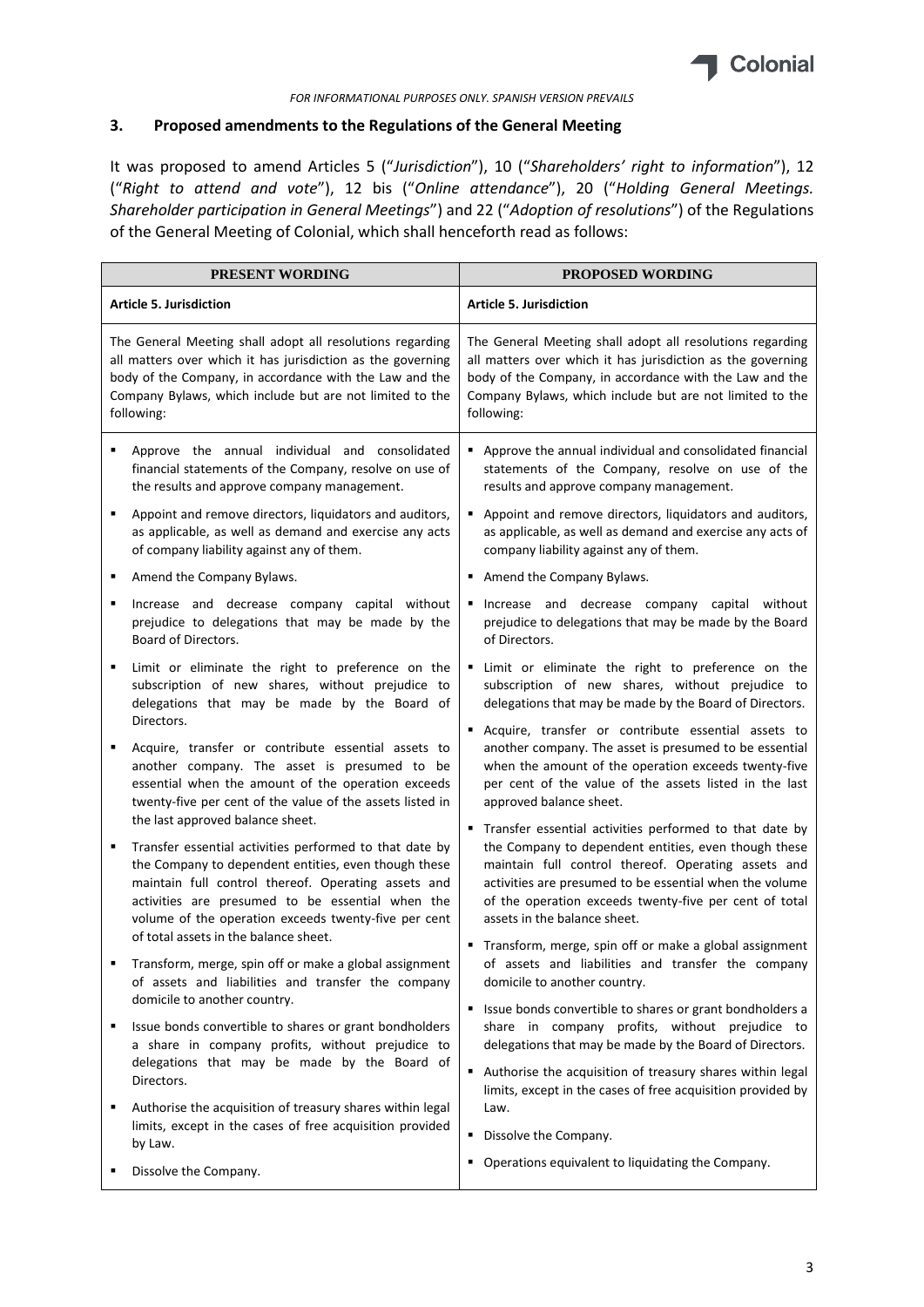

| PRESENT WORDING                                                                                                                                                                                                                                                                                                                                                                                                                          | PROPOSED WORDING                                                                                                                                                                                                                                                                                                                                                                                                                         |
|------------------------------------------------------------------------------------------------------------------------------------------------------------------------------------------------------------------------------------------------------------------------------------------------------------------------------------------------------------------------------------------------------------------------------------------|------------------------------------------------------------------------------------------------------------------------------------------------------------------------------------------------------------------------------------------------------------------------------------------------------------------------------------------------------------------------------------------------------------------------------------------|
| Operations equivalent to liquidating the Company.<br>٠                                                                                                                                                                                                                                                                                                                                                                                   | Approve the final liquidation balance.                                                                                                                                                                                                                                                                                                                                                                                                   |
| Approve the final liquidation balance.<br>٠                                                                                                                                                                                                                                                                                                                                                                                              | " Directors Remunerations Policy as established by Law.                                                                                                                                                                                                                                                                                                                                                                                  |
| Directors Remunerations Policy as established by Law.<br>٠<br>Approve and amend these Rules.<br>٠<br>Any other matter determined by Law or the Company<br>٠<br>Bylaws.                                                                                                                                                                                                                                                                   | The approval of any related-party transactions that fall<br>٠<br>under the General Meeting's responsibilities as<br>established by law.<br>Approve and amend these Rules.                                                                                                                                                                                                                                                                |
|                                                                                                                                                                                                                                                                                                                                                                                                                                          | Any other matter determined by Law or the Company<br>Bylaws.                                                                                                                                                                                                                                                                                                                                                                             |
| Article 10. Shareholders' right to information                                                                                                                                                                                                                                                                                                                                                                                           | Article 10. Shareholders' right to information                                                                                                                                                                                                                                                                                                                                                                                           |
| Shareholders have the right to have ample and precise<br>information on the matters that will be debated and<br>decided in the General Meeting. The Board of Directors<br>shall encourage the informed participation of shareholders<br>at the General Meetings.                                                                                                                                                                         | Shareholders have the right to have ample and precise<br>information on the matters that will be debated and<br>decided in the General Meeting. The Board of Directors<br>shall encourage the informed participation of shareholders<br>in the General Meetings.                                                                                                                                                                         |
| From the notice of the call of the General Meeting, the<br>shareholders can examine the motions, reports and other<br>documents made available as required pursuant to the laws<br>and the Company Bylaws, on the company website and at<br>the Company's registered office. When allowed by law,<br>shareholders may request the delivery or provision, free of<br>charge, of the full text of the documents made available to<br>them. | From the notice of the call of the General Meeting, the<br>shareholders can examine the motions, reports and other<br>documents made available as required pursuant to the laws<br>and the Company Bylaws, on the company website and at<br>the Company's registered office. When allowed by law,<br>shareholders may request the delivery or provision, free of<br>charge, of the full text of the documents made available to<br>them. |
| Effective the notice of the General Meeting,<br>any<br>shareholder can immediately obtain from the Company,<br>free of charge, the documents to be submitted for approval<br>of the Meeting, as well as the management report and<br>auditors report, if applicable.                                                                                                                                                                     | Effective the notice of the General Meeting, any<br>shareholder can immediately obtain from the Company,<br>free of charge, the documents to be submitted for approval<br>of the Meeting, as well as the management report and<br>auditors report, if applicable.                                                                                                                                                                        |
| Effective with the publication of the notice of meeting and<br>until when the General Meeting is held, the Company shall<br>publish the following information, minimum, on the<br>company web page:                                                                                                                                                                                                                                      | Effective with the publication of the notice of meeting and<br>until when the General Meeting is held, the Company shall<br>publish the following information, minimum, on the<br>company web page:                                                                                                                                                                                                                                      |
| The announcement of the call.<br>a)                                                                                                                                                                                                                                                                                                                                                                                                      | a) The announcement of the call.                                                                                                                                                                                                                                                                                                                                                                                                         |
| The total number of shares and rights to vote on the<br>b)<br>date of the notice, broken down by series of shares, if<br>any.                                                                                                                                                                                                                                                                                                            | b) The total number of shares and rights to vote on the<br>date of the notice, broken down by series of shares, if<br>any.                                                                                                                                                                                                                                                                                                               |
| The documents to be presented to the General Meeting<br>C)<br>and in particular directors reports, auditor reports, and<br>reports of any independent experts.                                                                                                                                                                                                                                                                           | c) The documents to be presented to the General Meeting<br>and in particular directors reports, auditor reports, and<br>reports of any independent experts.                                                                                                                                                                                                                                                                              |
| Complete texts of the proposed resolutions for each<br>d)<br>and every point on the agenda, or for those points that<br>are merely informative, a report from the competent<br>bodies on each of the points made, as well as proposed<br>resolutions presented by the shareholders.                                                                                                                                                      | d) Complete texts of the proposed resolutions for each and<br>every point on the agenda, or for those points that are<br>merely informative, a report from the competent bodies<br>on each of the points made, as well as proposed<br>resolutions presented by the shareholders.                                                                                                                                                         |
| e) Regarding the appointment, ratification or re-election<br>of any of the members of the Board of Directors, the<br>identity, curriculum vitae and category of each of said<br>individuals, as well as the proposal and reports legally<br>required for said purpose. In the case of a legal entity,                                                                                                                                    | e) Regarding the appointment, ratification or reelection of<br>any of the members of the Board of Directors, the<br>identity, curriculum vitae and category of each of said<br>individuals, as well as the proposal and reports legally<br>required for said purpose. In the case of a legal entity,                                                                                                                                     |

 $\overline{\mathbf{I}}$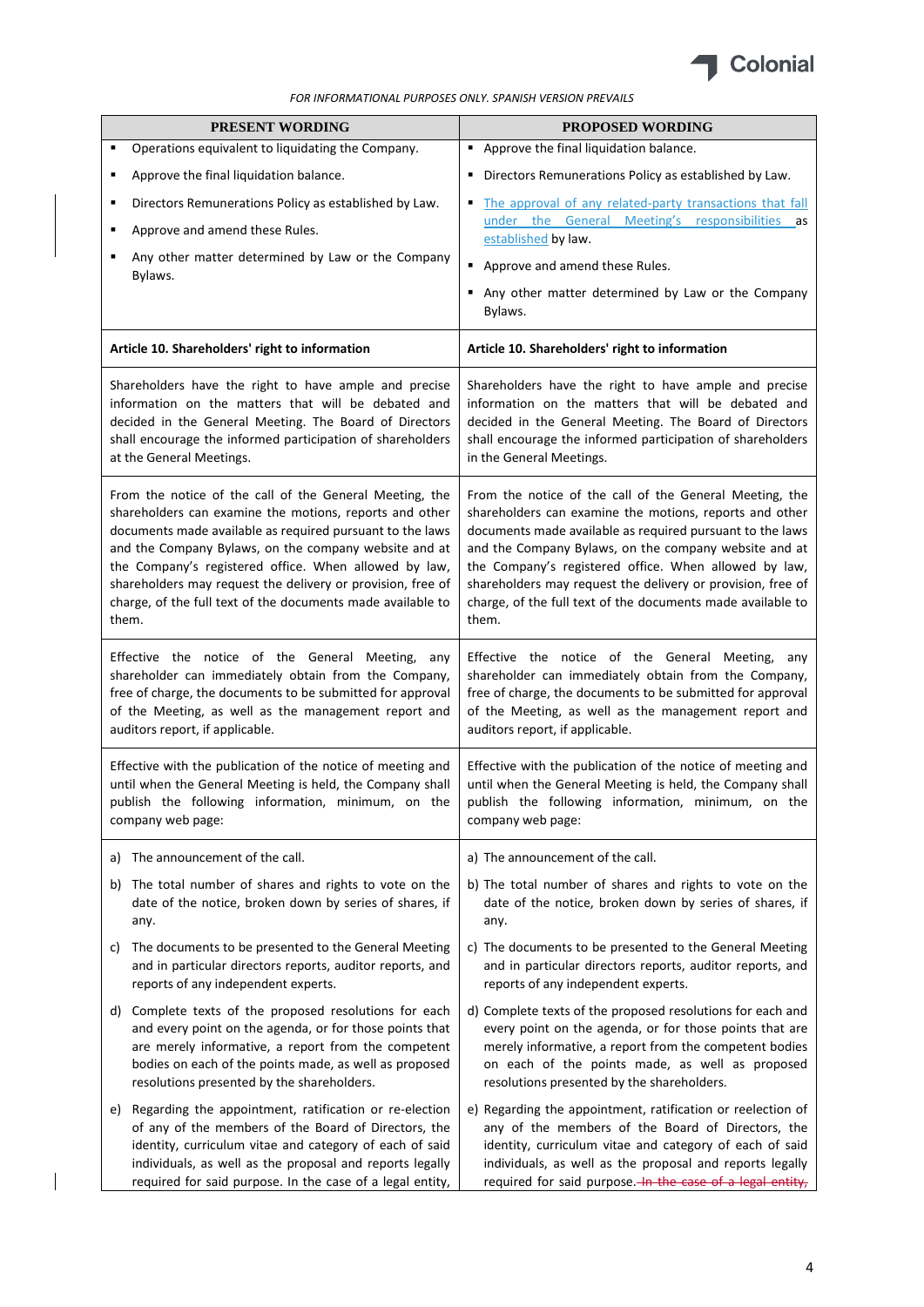

|    | <b>PRESENT WORDING</b>                                                                                                                                                                                                                                                                                                                                                                                                                                                                                                                                                                                                                                                                                                                                                                   | PROPOSED WORDING                                                                                                                                                                                                                                                                                                                                                                                                                                                                                                                                                                                                                                                                                                                                                                          |
|----|------------------------------------------------------------------------------------------------------------------------------------------------------------------------------------------------------------------------------------------------------------------------------------------------------------------------------------------------------------------------------------------------------------------------------------------------------------------------------------------------------------------------------------------------------------------------------------------------------------------------------------------------------------------------------------------------------------------------------------------------------------------------------------------|-------------------------------------------------------------------------------------------------------------------------------------------------------------------------------------------------------------------------------------------------------------------------------------------------------------------------------------------------------------------------------------------------------------------------------------------------------------------------------------------------------------------------------------------------------------------------------------------------------------------------------------------------------------------------------------------------------------------------------------------------------------------------------------------|
|    | the information shall include information on the<br>individual to be appointed to permanently act under<br>the title proposed.                                                                                                                                                                                                                                                                                                                                                                                                                                                                                                                                                                                                                                                           | the information shall include information on the<br>individual to be appointed to permanently act under the<br>title proposed.                                                                                                                                                                                                                                                                                                                                                                                                                                                                                                                                                                                                                                                            |
| f) | The forms to be used for proxy and remote voting,<br>except when these are sent directly by the Company to<br>each shareholder. If this cannot be published on the<br>company web page for technical reasons, the Company<br>shall indicate here how to obtain the printed forms,<br>which shall be send to each shareholder who requests.                                                                                                                                                                                                                                                                                                                                                                                                                                               | f) The forms to be used for absentee voting, except when<br>these are sent directly by the Company to each<br>shareholder. If this cannot be published on the company<br>web page for technical reasons, the Company shall<br>indicate here how to obtain the printed forms, which<br>shall be send to each shareholder who requests.                                                                                                                                                                                                                                                                                                                                                                                                                                                     |
| g) | Information on the channels of communication<br>between the Company and the shareholders in order to<br>gather information or make suggestions under<br>applicable standards.                                                                                                                                                                                                                                                                                                                                                                                                                                                                                                                                                                                                            | g) Information on the channels of communication between<br>the Company and the shareholders in order to gather<br>information or make suggestions under applicable<br>standards.                                                                                                                                                                                                                                                                                                                                                                                                                                                                                                                                                                                                          |
|    | Rules of operation for the Shareholders' Online Forum.<br>h)                                                                                                                                                                                                                                                                                                                                                                                                                                                                                                                                                                                                                                                                                                                             | h) Rules of operation for the Shareholders' Online Forum.                                                                                                                                                                                                                                                                                                                                                                                                                                                                                                                                                                                                                                                                                                                                 |
| i) | The rules established for shareholders and proxies to<br>concurrently exercise their rights by online means at<br>the General Meeting in the event that this is provided<br>for in the call of the General Meeting.                                                                                                                                                                                                                                                                                                                                                                                                                                                                                                                                                                      | i) The rules established for shareholders and proxies to<br>concurrently exercise their rights by online means at the<br>General Meeting in the event that this is provided for in<br>the call of the General Meeting.                                                                                                                                                                                                                                                                                                                                                                                                                                                                                                                                                                    |
|    | Shareholders can request, up to the fifty day prior to the<br>date set for the Meeting, that the Directors send the<br>information or clarifications that they deem necessary on<br>the matters included in the agenda, or make the questions,<br>in writing, that they consider pertinent. The shareholders<br>can likewise make a written request within the same<br>period, asking that the directors provide the clarifications<br>that they deem appropriate about information available to<br>the public that the Company has filed with Spanish<br>Securities Market Commission (CNMV) since the date of the<br>last General Meeting, and regarding the auditor's report.<br>The directors will provide the information in writing until<br>the date set for the General Meeting. | Shareholders can request, up to the fifty day prior to the<br>date set for the Meeting, that the Directors send the<br>information or clarifications that they deem necessary on<br>the matters included in the agenda, or make the questions,<br>in writing, that they consider pertinent. The shareholders<br>can likewise make a written request within the same<br>period, asking that the directors provide the clarifications<br>that they deem appropriate about information available to<br>the public that the Company has filed with Spanish<br>Securities Market Commission (CNMV) since the date of the<br>last General Meeting, and regarding the auditor's report.<br>The directors shall provide the information in writing until<br>the date set for the General Meeting. |
|    | Requests for information may be sent as specified in the<br>notice of the call of the General Meeting. The provisions in<br>this article are understood as without prejudice to the<br>shareholders' right to obtain printed documents and to<br>request that they be sent, free of charge, when so<br>established by Law.                                                                                                                                                                                                                                                                                                                                                                                                                                                               | Information can be requested in the form indicated in the<br>notice of the General Meeting. The provisions of this article<br>are understood as without prejudice to the right of the<br>shareholders to obtain printed documents and to request<br>that they be sent, free of charge, when so established by<br>Law.                                                                                                                                                                                                                                                                                                                                                                                                                                                                     |
|    | The Board of Directors can authorise any of its members as<br>well as its Secretary and Vice Secretary, or any higher<br>officer of the Company to respond to requests for<br>information presented by the shareholders. Requests for<br>information or clarification regarding the matters set forth<br>above and verbally presented by shareholders to the<br>Chairman during the General Meeting, or in writing starting<br>five days prior to the date set for the meeting, will also be<br>verbally presented during the General Meeting by any of<br>the directors present, at the instruction of the Chairman.                                                                                                                                                                    | The Board of Directors can authorise any of its members as<br>well as its Secretary and Vice Secretary, or any higher<br>officer of the Company to respond to requests for<br>information presented by the shareholders. Requests for<br>information or clarification regarding the matters set forth<br>above and verbally presented by shareholders to the<br>Chairman during the General Meeting, or in writing starting<br>five days prior to the date set for the meeting, will also be<br>verbally presented during the General Meeting by any of<br>the directors present, at the instruction of the Chairman.                                                                                                                                                                     |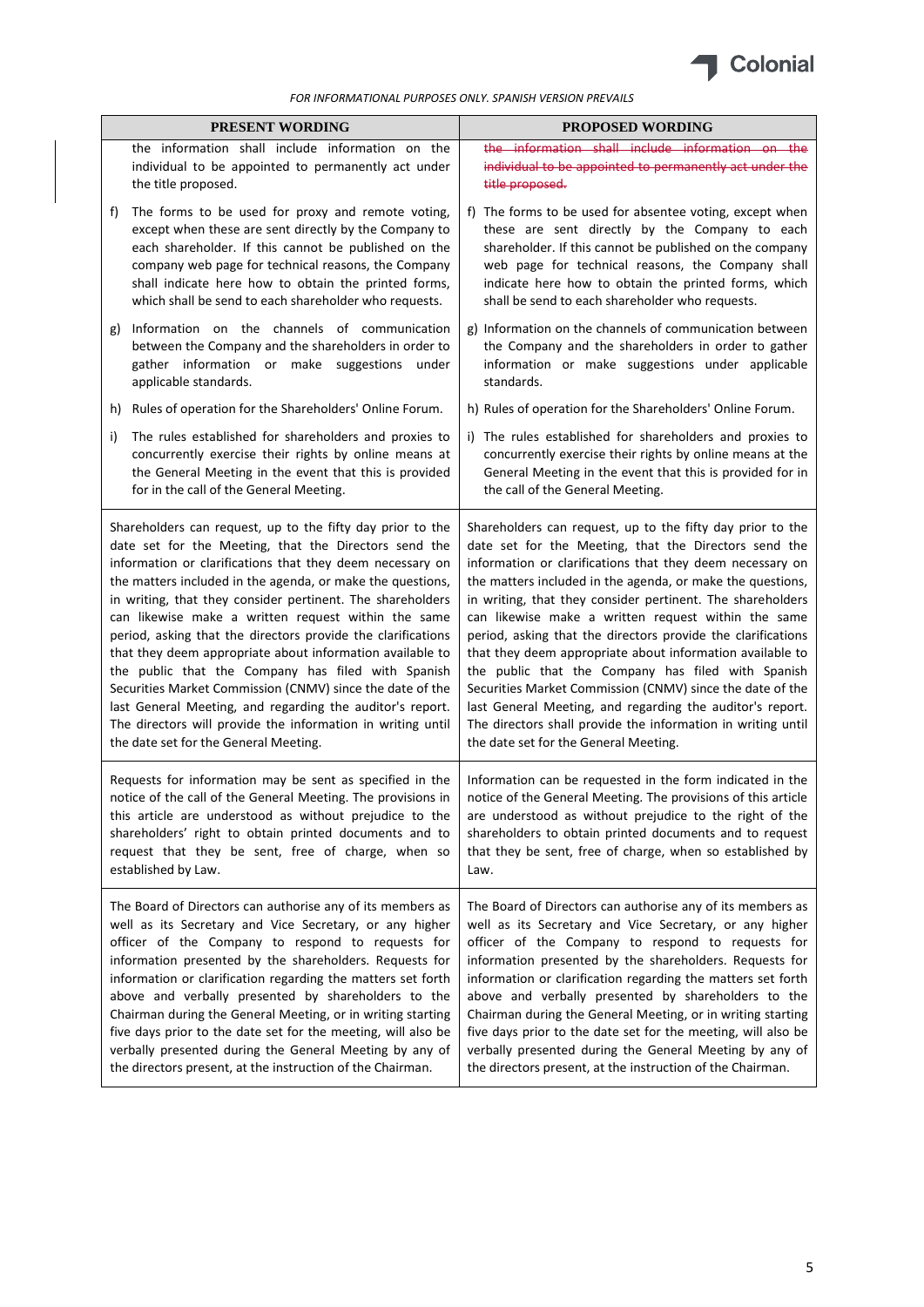

| <b>PRESENT WORDING</b>                                        | <b>PROPOSED WORDING</b>                                       |
|---------------------------------------------------------------|---------------------------------------------------------------|
| In the event that the shareholder's right for information     | In the event that the shareholder's right for information     |
| pending the provision thereof cannot be satisfied, then the   | pending the provision thereof cannot be satisfied, then the   |
| information shall be provided in writing during the seven     | information shall be provided in writing during the seven     |
| days following the date of conclusion of the General          | days following the date of conclusion of the General          |
| Meeting.                                                      | Meeting.                                                      |
| The directors are required to provide the information         | The directors are required to provide the information         |
| referred to in the foregoing paragraphs, except when said     | referred to in the foregoing paragraphs, except when that     |
| information is not necessary to protect the rights of the     | information is not necessary to protect the rights of the     |
| shareholder, or when there are objective reasons to           | shareholder, or when there are objective reasons to           |
| consider that they could be used for purposes that are not    | consider that they could be used for purposes that are not    |
| in the Company's interest or if their publication could harm  | to the benefit of the company or if their publication could   |
| the Company or its affiliates. Violation of the right to      | harm the Company or related companies. Violation of the       |
| information during a General Meeting shall not be             | right to information during the course of the General         |
| considered as a reasonable cause to contest the General       | Meeting shall not be a cause for challenging the General      |
| Meeting.                                                      | Meeting.                                                      |
| Nevertheless, the information request cannot be refused       | Nevertheless, the information request cannot be refused       |
| when the request is supported by shareholders                 | when the request is supported by shareholders                 |
| representing al least twenty-five per cent of the share       | representing minimum twenty five per cent of capital. The     |
| capital. The shareholder shall be liable for any damages      | shareholder shall be responsible for any harm and damages     |
| caused by the misuse or harmful use of the information        | that may be caused by the abusive or harmful use of the       |
| requested.                                                    | information requested.                                        |
| Valid requests for information, clarification or questions    | Valid requests for information, clarification or questions    |
| made in writing and the response made to same by the          | made in writing and the response made to same by the          |
| directors, in writing, shall be included on the company web   | directors, in writing, shall be included on the company web   |
| page. However, when the information requested is clear        | page. However, when the information requested is clear        |
| and expressly and directly available to all shareholders on   | and expressly and directly available to all shareholders on   |
| the web page of the Company in a question-response form,      | the web page of the Company in a question-response form,      |
| before the specific question has been made, then the          | before the specific question has been made, then the          |
| directors can limit their response to sending the             | directors can limit their response to sending the             |
| information that was facilitated in that form.                | information that was facilitated in that form.                |
| The provisions in the aforementioned paragraphs regarding     | The provisions in the aforementioned paragraphs regarding     |
| the exercise of the right to information by shareholders or   | the exercise of the right to information by shareholders or   |
| their proxies will extend, without prejudice to the special   | their proxies will extend, without prejudice to the special   |
| rules foreseen in Article 12 bis herein, when the Company's   | rules foreseen in Article 12 bis herein, when the Company's   |
| Board of Directors has enabled, ahead of calling the          | Board of Directors has enabled, ahead of calling the          |
| General Meeting, shareholder's and proxies' attendance to     | General Meeting, shareholder's and proxies' attendance to     |
| the meeting concurrently by online means.                     | the meeting concurrently by online means.                     |
| Article 12. Right to attend and vote                          | Article 12. Right to attend and vote                          |
| Shareholders may attend and vote at General Meetings,         | Shareholders may attend and vote at General Meetings,         |
| directly or duly represented, when, individually or as a      | directly or duly represented, when, individually or as a      |
| group, they hold at least five hundred shares, which must     | group, they hold at least five hundred shares, which must     |
| be registered in the shareholder register five days prior to  | be registered in the shareholder register five days prior to  |
| the date for which the General Meeting is scheduled and       | the date for which the General Meeting is scheduled and       |
| this is proved by presenting, at the registered office or at  | this is proved by presenting, at the registered office or at  |
| the entities specified in the call, the relevant validation   | the entities specified in the call, the relevant validation   |
| certificate or the attendance card issued by the Company or   | certificate or the attendance card issued by the Company or   |
| entities in charge of keeping the shareholder register, or by | entities in charge of keeping the shareholder register, or by |
| any other means foreseen by the current legislation.          | any other means foreseen by the current legislation.          |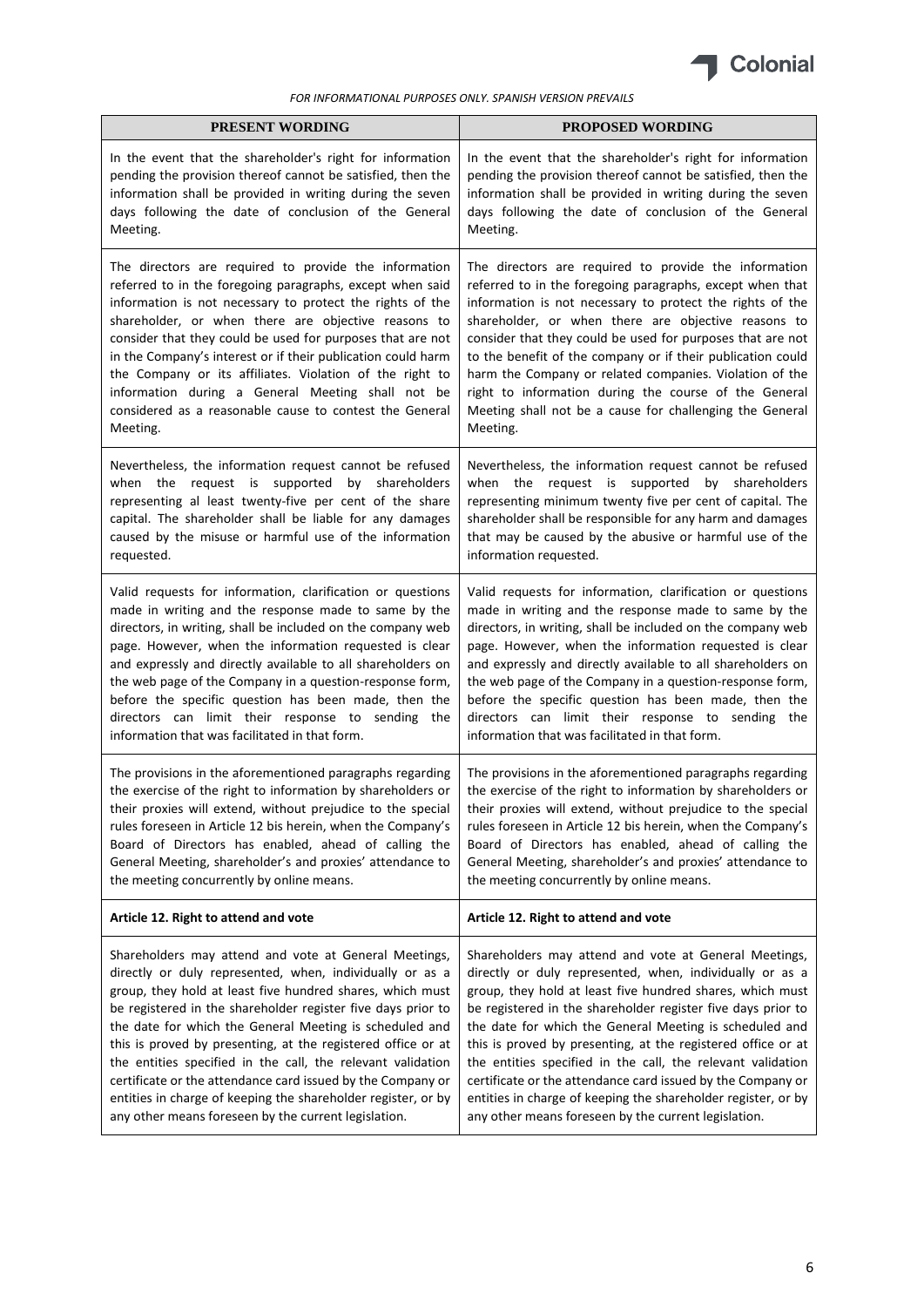

| PRESENT WORDING                                                                                                                                                                                                                                                                                                                                                                   | PROPOSED WORDING                                                                                                                                                                                                                                                                                                                                                                                                                                                                                                                                                                                                   |
|-----------------------------------------------------------------------------------------------------------------------------------------------------------------------------------------------------------------------------------------------------------------------------------------------------------------------------------------------------------------------------------|--------------------------------------------------------------------------------------------------------------------------------------------------------------------------------------------------------------------------------------------------------------------------------------------------------------------------------------------------------------------------------------------------------------------------------------------------------------------------------------------------------------------------------------------------------------------------------------------------------------------|
| Shareholders can vote at the General Meeting, as well as<br>grant the corresponding representation via remote<br>communications media before the General Meeting, if and<br>when the identity of the shareholder is duly guaranteed<br>applicable, the security<br>of the<br>and, if<br>online<br>communications, all in accordance with the legislation in<br>force at the time. | Shareholders can vote at the General Meeting, as well as<br>grant the corresponding representation via remote<br>communications media before the General Meeting, if and<br>when the identity of the shareholder is duly guaranteed<br>and, if applicable, the security of the<br>online<br>communications, all in accordance with the legislation in<br>force at the time.                                                                                                                                                                                                                                        |
| Furthermore, the shareholders and their proxies may                                                                                                                                                                                                                                                                                                                               | Furthermore, the shareholders and their proxies may                                                                                                                                                                                                                                                                                                                                                                                                                                                                                                                                                                |
| attend and exercise their rights at the General Meeting                                                                                                                                                                                                                                                                                                                           | attend and exercise their rights at the General Meeting                                                                                                                                                                                                                                                                                                                                                                                                                                                                                                                                                            |
| remotely concurrently by online means under the                                                                                                                                                                                                                                                                                                                                   | remotely concurrently by online means under the                                                                                                                                                                                                                                                                                                                                                                                                                                                                                                                                                                    |
| circumstances and terms foreseen in Art. 12 bis herein.                                                                                                                                                                                                                                                                                                                           | circumstances and terms foreseen in Art. 12 bis herein.                                                                                                                                                                                                                                                                                                                                                                                                                                                                                                                                                            |
| Each share carries one vote.                                                                                                                                                                                                                                                                                                                                                      | Each share carries one vote.                                                                                                                                                                                                                                                                                                                                                                                                                                                                                                                                                                                       |
| To issue a vote by postal mail, the shareholder shall send                                                                                                                                                                                                                                                                                                                        | To issue a vote by postal mail, the shareholder shall send                                                                                                                                                                                                                                                                                                                                                                                                                                                                                                                                                         |
| the Company the attendance ticket, delegation and                                                                                                                                                                                                                                                                                                                                 | the Company the attendance ticket, delegation and                                                                                                                                                                                                                                                                                                                                                                                                                                                                                                                                                                  |
| distance vote issued to him by the entity or entities                                                                                                                                                                                                                                                                                                                             | distance vote issued to him by the entity or entities                                                                                                                                                                                                                                                                                                                                                                                                                                                                                                                                                              |
| responsible for registering the notes on account or for the                                                                                                                                                                                                                                                                                                                       | responsible for registering the notes on account or for the                                                                                                                                                                                                                                                                                                                                                                                                                                                                                                                                                        |
| Company, duly completed and signed, stating whether the                                                                                                                                                                                                                                                                                                                           | Company, duly completed and signed, stating whether the                                                                                                                                                                                                                                                                                                                                                                                                                                                                                                                                                            |
| vote is in favour or against, or that he abstains, or that the                                                                                                                                                                                                                                                                                                                    | vote is in favour or against, or that he abstains, or that the                                                                                                                                                                                                                                                                                                                                                                                                                                                                                                                                                     |
| vote is blank.                                                                                                                                                                                                                                                                                                                                                                    | vote is blank.                                                                                                                                                                                                                                                                                                                                                                                                                                                                                                                                                                                                     |
| Votes by online media shall be issued with a recognised                                                                                                                                                                                                                                                                                                                           | Votes by online media shall be issued with a recognised                                                                                                                                                                                                                                                                                                                                                                                                                                                                                                                                                            |
| electronic signature or another form of guarantee that the                                                                                                                                                                                                                                                                                                                        | electronic signature or another form of guarantee that the                                                                                                                                                                                                                                                                                                                                                                                                                                                                                                                                                         |
| Board of Directors deems suitable to assure the                                                                                                                                                                                                                                                                                                                                   | Board of Directors deems suitable to assure the                                                                                                                                                                                                                                                                                                                                                                                                                                                                                                                                                                    |
| authenticity and identity of the shareholder exercising that                                                                                                                                                                                                                                                                                                                      | authenticity and identity of the shareholder exercising that                                                                                                                                                                                                                                                                                                                                                                                                                                                                                                                                                       |
| right to vote, with an unalterable digital copy of the                                                                                                                                                                                                                                                                                                                            | right to vote, with an unalterable digital copy of the                                                                                                                                                                                                                                                                                                                                                                                                                                                                                                                                                             |
| attendance ticket, delegation and absentee vote.                                                                                                                                                                                                                                                                                                                                  | attendance ticket, delegation and absentee vote.                                                                                                                                                                                                                                                                                                                                                                                                                                                                                                                                                                   |
| Without prejudice to the above, the Company may create a                                                                                                                                                                                                                                                                                                                          | Without prejudice to the above, the company can create a                                                                                                                                                                                                                                                                                                                                                                                                                                                                                                                                                           |
| specific digital app on the company website to exercise the                                                                                                                                                                                                                                                                                                                       | specific digital application on the company web page                                                                                                                                                                                                                                                                                                                                                                                                                                                                                                                                                               |
| right to remote voting. In this case no unbreachable digital                                                                                                                                                                                                                                                                                                                      | allowing absentee votes. In this case no unalterable digital                                                                                                                                                                                                                                                                                                                                                                                                                                                                                                                                                       |
| copy of the attendance, proxy or remote vote card shall be                                                                                                                                                                                                                                                                                                                        | copy of the attendance ticket, delegation and absentee                                                                                                                                                                                                                                                                                                                                                                                                                                                                                                                                                             |
| required.                                                                                                                                                                                                                                                                                                                                                                         | vote shall be required.                                                                                                                                                                                                                                                                                                                                                                                                                                                                                                                                                                                            |
| The vote cast by any of the means set forth above must be                                                                                                                                                                                                                                                                                                                         | The vote cast by whichever of the media set forth above                                                                                                                                                                                                                                                                                                                                                                                                                                                                                                                                                            |
| received by the Company at least twenty-four (24) hours                                                                                                                                                                                                                                                                                                                           | should be delivered to the Company at least twenty four                                                                                                                                                                                                                                                                                                                                                                                                                                                                                                                                                            |
| prior to the date and time set for the General Meeting on                                                                                                                                                                                                                                                                                                                         | (24) hours prior to the date and time set for the General                                                                                                                                                                                                                                                                                                                                                                                                                                                                                                                                                          |
| the first call, except when special deadlines have been set,                                                                                                                                                                                                                                                                                                                      | Meeting in the first call, unless a special deadline has been                                                                                                                                                                                                                                                                                                                                                                                                                                                                                                                                                      |
| as the case may be, for online attendance and voting,                                                                                                                                                                                                                                                                                                                             | set, where appropriate, for online attendance and vote,                                                                                                                                                                                                                                                                                                                                                                                                                                                                                                                                                            |
| without prejudice to the Chairman's power to admit votes                                                                                                                                                                                                                                                                                                                          | without prejudice to the Chairman's power to admit votes                                                                                                                                                                                                                                                                                                                                                                                                                                                                                                                                                           |
| received at a later date. Otherwise the vote shall be                                                                                                                                                                                                                                                                                                                             | received thereafter. Otherwise the vote shall be considered                                                                                                                                                                                                                                                                                                                                                                                                                                                                                                                                                        |
| considered as not issued.                                                                                                                                                                                                                                                                                                                                                         | as not issued.                                                                                                                                                                                                                                                                                                                                                                                                                                                                                                                                                                                                     |
|                                                                                                                                                                                                                                                                                                                                                                                   | Where the shareholder has cast an online vote, the<br>Company will send an online confirmation of receipt<br>thereof. Furthermore, within one month from the date of<br>the General Meeting, the shareholder or his/her proxy and<br>the ultimate beneficial owner may request confirmation<br>that the votes corresponding to the number of shares held<br>in the Company have been appropriately recorded and<br>counted by the Company, except when this information has<br>already been provided. The Company will provide this<br>information within the period established in the applicable<br>regulations. |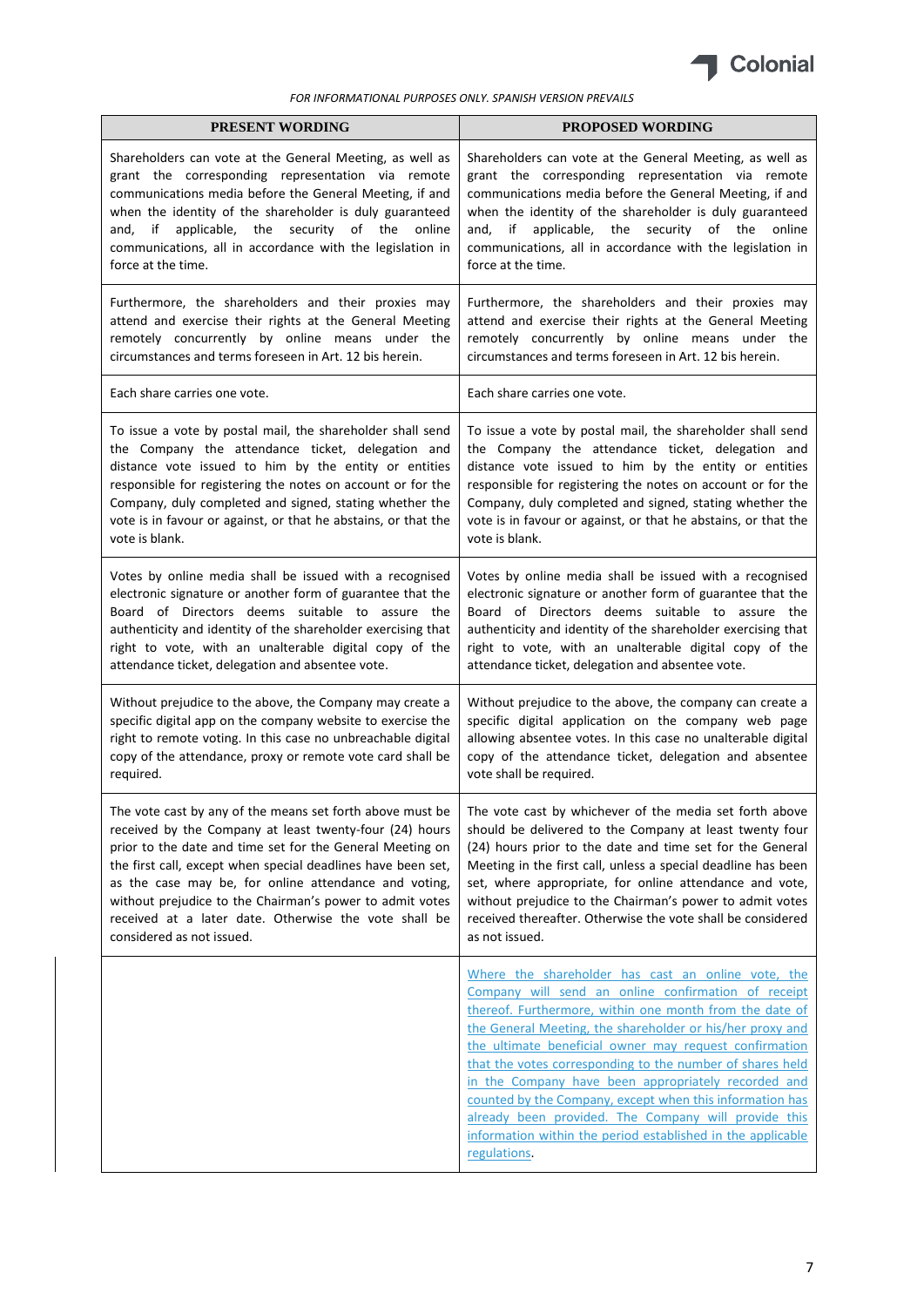

| <b>PRESENT WORDING</b>                                                                                                                 | <b>PROPOSED WORDING</b>                                                                                                             |
|----------------------------------------------------------------------------------------------------------------------------------------|-------------------------------------------------------------------------------------------------------------------------------------|
| The remote vote issued and referred to in this article shall                                                                           | The absentee vote issued and referred to in this article shall                                                                      |
| be deemed null and void:                                                                                                               | be void:                                                                                                                            |
| If it is later expressly revoked by the same medium used<br>i.<br>for its issue and within the period of time established<br>for same. | i. If it is later expressly revoked by the same medium used<br>for its issue and within the period of time established for<br>same. |
| ii. If the casting shareholder physically or virtually attends                                                                         | ii. If the casting shareholder physically or virtually attends                                                                      |
| the meeting.                                                                                                                           | the meeting.                                                                                                                        |
| Shareholders who issue their votes from a remote location                                                                              | Shareholders who issue their votes from a remote location                                                                           |
| a shall be considered as present for purposes of                                                                                       | a shall be considered as present for purposes of                                                                                    |
| constituting the General Meeting.                                                                                                      | constituting the General Meeting.                                                                                                   |
| The Company may provide the entities that participate in                                                                               | The Company may provide the entities that participate in                                                                            |
| the Sociedad de Gestión de Sistemas de Registro,                                                                                       | the Sociedad de Gestión de Sistemas de Registro,                                                                                    |
| Compensación y Liquidación de Valores S.A. (Iberclear) with                                                                            | Compensación y Liquidación de Valores S.A. (Iberclear) with                                                                         |
| a proposed format for the attendance cards for the General                                                                             | a proposed format for the attendance cards for the General                                                                          |
| Meeting, to be issued by said entities to the relevant                                                                                 | Meeting, to be issued by said entities to the relevant                                                                              |
| depositing shareholders, thereby ensuring that the cards                                                                               | depositing shareholders, thereby ensuring that the cards                                                                            |
| are standard and include a bar code or another system to                                                                               | are standard and include a bar code or another system to                                                                            |
| read them electronically to count the number of persons                                                                                | read them electronically to count the number of persons                                                                             |
| attending the meeting virtually, as well as the format that                                                                            | attending the meeting virtually, as well as the format that                                                                         |
| will be used to delegate the powers to represent a                                                                                     | will be used to delegate the powers to represent a                                                                                  |
| shareholder. The attendance ticket can include the identity                                                                            | shareholder. The attendance ticket can include the identity                                                                         |
| of the representative if not expressly named by the                                                                                    | of the representative if not expressly named by the                                                                                 |
| shareholder represented.                                                                                                               | shareholder represented.                                                                                                            |
| Before the session is called to order, those in attendance                                                                             | Before the session is called to order, those in attendance                                                                          |
| will have access to the proposed motions that will be                                                                                  | will have access to the proposed motions that will be                                                                               |
| submitted to the General Meeting and, if applicable, the                                                                               | submitted to the General Meeting and, if applicable, the                                                                            |
| answers provided to shareholders in response to their                                                                                  | answers provided to shareholders in response to their                                                                               |
| requests for information made in writing prior to the                                                                                  | requests for information made in writing prior to the                                                                               |
| Meeting, when the Board of Directors deems it necessary                                                                                | Meeting, when the Board of Directors deems it necessary                                                                             |
| or advisable for the shareholders attending the meeting to                                                                             | or advisable for the shareholders attending the meeting to                                                                          |
| be informed.                                                                                                                           | be informed.                                                                                                                        |
| Members of the Board of Directors shall attend the General                                                                             | Members of the Board of Directors shall attend the General                                                                          |
| Meetings even when their presence is not necessary for the                                                                             | Meetings even when their presence is not necessary for the                                                                          |
| valid constitution of the Meeting. Directors, technicians and                                                                          | valid constitution of the Meeting. Directors, technicians and                                                                       |
| other individuals who the Board of Directors believe may                                                                               | other individuals who the Board of Directors believe may                                                                            |
| have an interest in the desired performance of company                                                                                 | have an interest in the desired performance of company                                                                              |
| business and whose contribution may be useful for the                                                                                  | business and whose contribution may be useful for the                                                                               |
| Company, may attend the General Meeting. The Chairman                                                                                  | Company, may attend the General Meeting. The Chairman                                                                               |
| of the General Meeting can authorise the attendance of                                                                                 | of the General Meeting can authorise the attendance of                                                                              |
| any person that he deems appropriate, although the                                                                                     | any person that he deems appropriate, although the                                                                                  |
| Meeting can revoke that authorisation.                                                                                                 | Meeting can revoke that authorisation.                                                                                              |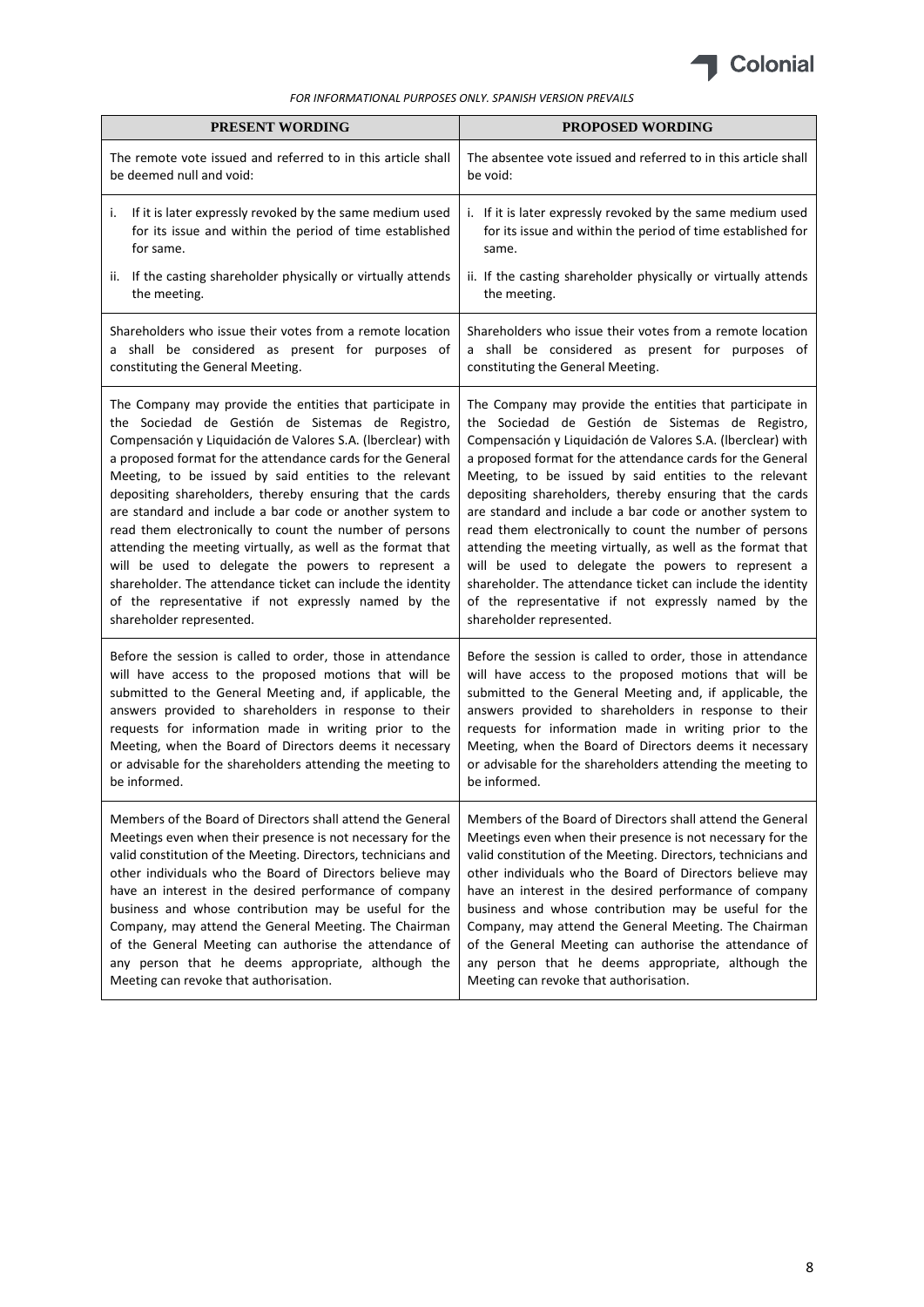

|       | PRESENT WORDING                                                                                                                                                                                                                                                                                                                                                                                                                                                                                                                                                                                                                           | <b>PROPOSED WORDING</b>                                                                                                                                                                                                                                                                                                                                                                                                                                                                                                                                                                                                                                               |
|-------|-------------------------------------------------------------------------------------------------------------------------------------------------------------------------------------------------------------------------------------------------------------------------------------------------------------------------------------------------------------------------------------------------------------------------------------------------------------------------------------------------------------------------------------------------------------------------------------------------------------------------------------------|-----------------------------------------------------------------------------------------------------------------------------------------------------------------------------------------------------------------------------------------------------------------------------------------------------------------------------------------------------------------------------------------------------------------------------------------------------------------------------------------------------------------------------------------------------------------------------------------------------------------------------------------------------------------------|
|       | Article 12 bis. Online attendance                                                                                                                                                                                                                                                                                                                                                                                                                                                                                                                                                                                                         | Article 12 bis. Online attendance                                                                                                                                                                                                                                                                                                                                                                                                                                                                                                                                                                                                                                     |
|       | All shareholders entitled to attend and vote at the General<br>Meetings, pursuant to Article 12 herein, may exercise their<br>rights at such meetings, in person or by proxy, by online<br>means that will allow them to log concurrently into the<br>Meeting provided that the Board of Directors has<br>determined this for a specific General Meeting. In any<br>event, the means used to log in should be appropriate to<br>guarantee the identity of the members attending the<br>meeting remotely, the appropriate exercise of their rights,<br>interaction in real time and, in general, the appropriate<br>course of the meeting. | All shareholders entitled to attend and vote at the General<br>Meetings, pursuant to Article 12 herein, may exercise their<br>rights at such meetings, in person or by proxy, by online<br>means that will allow them to log concurrently into the<br>Meeting provided that the Board of Directors has<br>determined this for a specific General Meeting. In any<br>event, the means used to log in should be appropriate to<br>guarantee the identity of the members attending the<br>meeting remotely, the appropriate exercise of their rights,<br>interaction in real time and, in general, the appropriate<br>course of the meeting.                             |
|       | Online attendance of shareholders or their proxies to the<br>General Meeting, when duly specified in the notice of the<br>General Meeting, will be subject to the following rules that<br>may be expanded and completed by the Board of Directors:                                                                                                                                                                                                                                                                                                                                                                                        | Online attendance of shareholders or their proxies to the<br>General Meeting, when duly specified in the notice of the<br>General Meeting, will be subject to the following rules that<br>may be expanded and completed by the Board of Directors:                                                                                                                                                                                                                                                                                                                                                                                                                    |
| (i)   | Shareholders and proxies who wish to attend the<br>Meeting by online means will give proof of their<br>identity and status as shareholder or proxy before the<br>start of the General Meeting, in the manner and time<br>set in the notice of the Meeting, all this to guarantee<br>the identity of the persons attending the meeting.                                                                                                                                                                                                                                                                                                    | (i)<br>Shareholders and proxies who wish to attend the<br>Meeting by online means will give proof of their<br>identity and status as shareholder or proxy before the<br>start of the General Meeting, in the manner and time<br>set in the notice of the Meeting, all this to guarantee<br>the identity of the persons attending the meeting.                                                                                                                                                                                                                                                                                                                         |
| (ii)  | The notice of the meeting will detail how long in<br>advance must a shareholder or proxy attending the<br>General Meeting virtually and concurrently log into<br>the meeting so as to be considered as attending the<br>meeting in order to allow the appropriate<br>management of the online attendance systems. If the<br>shareholder or proxy should log into the meeting<br>later than the time set, they will be considered absent<br>from the meeting.                                                                                                                                                                              | The notice of the meeting will detail how long in<br>(ii)<br>advance must a shareholder or proxy attending the<br>General Meeting virtually and concurrently log into<br>the meeting so as to be considered as attending the<br>meeting in order to allow the appropriate<br>management of the online attendance systems. If the<br>shareholder or proxy should log into the meeting<br>later than the time set, they will be considered absent<br>from the meeting.                                                                                                                                                                                                  |
| (iii) | information or clarifications intended by persons<br>attending virtually and concurrently should be sent to<br>the Company in the manner, terms and conditions set<br>forth in the notice of the General Meeting. In<br>particular, pursuant to the Spanish Limited Liability<br>Companies Law, in the notice of the Meeting, the<br>Board of Directors may determine that contributions<br>and motions, in compliance with the laws, intended<br>by persons attending virtually and concurrently will<br>be sent to the Company at the start of the General<br>Meeting.                                                                  | Contributions and motions or requests for (iii) Contributions and motions or requests for<br>information or clarifications intended by persons<br>attending virtually and concurrently should be sent to<br>the Company in the manner, terms and conditions set<br>forth in the notice of the General Meeting. In<br>particular, pursuant to the Spanish Limited Liability<br>Companies Law, in the notice of the Meeting, the<br>Board of Directors may determine that contributions<br>and motions, in compliance with the laws, intended<br>by persons attending virtually and concurrently will<br>be sent to the Company at the start of the General<br>Meeting. |
|       | The requests for information or clarifications made by<br>the persons attending virtually and concurrently will<br>be answered orally during the General Meeting or in<br>writing within seven days from the Meeting unless<br>those requests may be rejected by virtue of the laws,<br>Company Bylaws and these Regulations.                                                                                                                                                                                                                                                                                                             | The requests for information or clarifications made by<br>the persons attending virtually and concurrently will<br>be answered orally during the General Meeting or in<br>writing within seven days from the Meeting unless<br>those requests may be rejected by virtue of the laws,<br>Company Bylaws and these Regulations.                                                                                                                                                                                                                                                                                                                                         |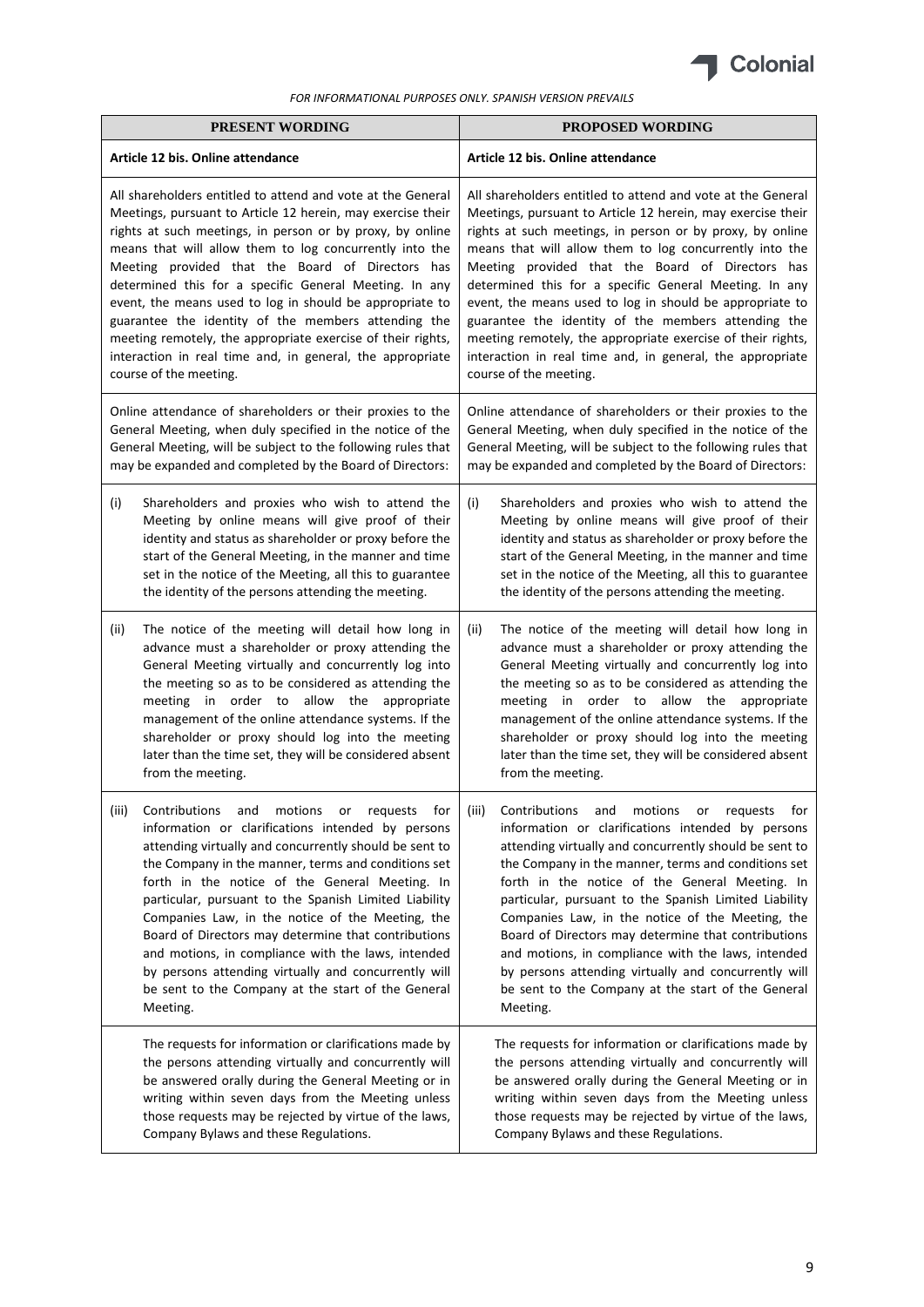

| <b>PRESENT WORDING</b>                                                                                                                                                                                                                                                                                                                                                                                                                                                                                                                                                                                                                                                                                                                                   | <b>PROPOSED WORDING</b>                                                                                                                                                                                                                                                                                                                                                                                                                                                                                                                                                                                                                                                                                                                                                                                                                                                                                                                                                    |
|----------------------------------------------------------------------------------------------------------------------------------------------------------------------------------------------------------------------------------------------------------------------------------------------------------------------------------------------------------------------------------------------------------------------------------------------------------------------------------------------------------------------------------------------------------------------------------------------------------------------------------------------------------------------------------------------------------------------------------------------------------|----------------------------------------------------------------------------------------------------------------------------------------------------------------------------------------------------------------------------------------------------------------------------------------------------------------------------------------------------------------------------------------------------------------------------------------------------------------------------------------------------------------------------------------------------------------------------------------------------------------------------------------------------------------------------------------------------------------------------------------------------------------------------------------------------------------------------------------------------------------------------------------------------------------------------------------------------------------------------|
| (iv)<br>Casting votes on the motions related to items on the<br>agenda may be carried out from the moment the<br>shareholder or, where applicable, the proxy logs in<br>and until the Chairman or, as the case may be, the<br>Secretary of the General Meeting, announces the end<br>of the voting period for the motions relating to the<br>items on the agenda. As for the motions on those<br>matters that, by legal mandate, do not need to<br>appear on the agenda, the persons attending by<br>online means may cast their votes from the moment<br>these proposals are read out for voting and until the<br>Chairman or, as the case may be, the Secretary of the<br>General Meeting, announces the end of the voting<br>period for such motions. | (iv) Casting votes on the motions related to items on the<br>agenda may be carried out from the moment the<br>shareholder or, where applicable, the proxy logs in and<br>until the Chairman or, as the case may be, the<br>Secretary of the General Meeting, announces the end<br>of the voting period for the motions relating to the<br>items on the agenda. As for the motions on those<br>matters that, by legal mandate, do not need to appear<br>on the agenda, the persons attending by online means<br>may cast their votes from the moment these proposals<br>are read out for voting and until the Chairman or, as<br>the case may be, the Secretary of the General<br>Meeting, announces the end of the voting period for<br>such motions.                                                                                                                                                                                                                      |
| The Board of Directors may expand and complete the                                                                                                                                                                                                                                                                                                                                                                                                                                                                                                                                                                                                                                                                                                       | The Board of Directors may expand and complete the                                                                                                                                                                                                                                                                                                                                                                                                                                                                                                                                                                                                                                                                                                                                                                                                                                                                                                                         |
| appropriate means and procedures governing the online                                                                                                                                                                                                                                                                                                                                                                                                                                                                                                                                                                                                                                                                                                    | appropriate means and procedures governing the online                                                                                                                                                                                                                                                                                                                                                                                                                                                                                                                                                                                                                                                                                                                                                                                                                                                                                                                      |
| and concurrent attendance to the General Meeting,                                                                                                                                                                                                                                                                                                                                                                                                                                                                                                                                                                                                                                                                                                        | and concurrent attendance to the General Meeting,                                                                                                                                                                                                                                                                                                                                                                                                                                                                                                                                                                                                                                                                                                                                                                                                                                                                                                                          |
| adjusting, where appropriate, to the legal rules set forth for                                                                                                                                                                                                                                                                                                                                                                                                                                                                                                                                                                                                                                                                                           | adjusting, where appropriate, to the legal rules set forth for                                                                                                                                                                                                                                                                                                                                                                                                                                                                                                                                                                                                                                                                                                                                                                                                                                                                                                             |
| this system, the Company Bylaws and these Regulations.                                                                                                                                                                                                                                                                                                                                                                                                                                                                                                                                                                                                                                                                                                   | this system, the Company Bylaws and these Regulations.                                                                                                                                                                                                                                                                                                                                                                                                                                                                                                                                                                                                                                                                                                                                                                                                                                                                                                                     |
| Such means and procedures will be published on the                                                                                                                                                                                                                                                                                                                                                                                                                                                                                                                                                                                                                                                                                                       | Such means and procedures will be published on the                                                                                                                                                                                                                                                                                                                                                                                                                                                                                                                                                                                                                                                                                                                                                                                                                                                                                                                         |
| Company's website.                                                                                                                                                                                                                                                                                                                                                                                                                                                                                                                                                                                                                                                                                                                                       | Company's website.                                                                                                                                                                                                                                                                                                                                                                                                                                                                                                                                                                                                                                                                                                                                                                                                                                                                                                                                                         |
|                                                                                                                                                                                                                                                                                                                                                                                                                                                                                                                                                                                                                                                                                                                                                          | Furthermore, the Board of Directors may decide to hold the<br>meeting exclusively online and, therefore, without the in-<br>person attendance of shareholders or their proxies. All<br>exclusively online General Meetings will be called, held and<br>conducted in accordance with the legal and statutory<br>guarantees and requirements. In particular, the call of the<br>meeting will provide shareholders with information on the<br>procedures required for registration, drawing up the list of<br>attendees, exercising their rights, and the proper recording<br>in the minutes of the meeting proceedings. Under no<br>circumstances may attendance be made conditional upon<br>registration being completed more than one hour before<br>the scheduled start of the meeting. Exclusively online<br>General Meetings will be considered to be held at the<br>Company's registered office, regardless of the location of<br>the Chairman of the General Meeting. |
| For all matters that have not been expressly foreseen in this                                                                                                                                                                                                                                                                                                                                                                                                                                                                                                                                                                                                                                                                                            | For all matters that have not been expressly foreseen in this                                                                                                                                                                                                                                                                                                                                                                                                                                                                                                                                                                                                                                                                                                                                                                                                                                                                                                              |
| Article, the shareholders' exercise of their rights online and                                                                                                                                                                                                                                                                                                                                                                                                                                                                                                                                                                                                                                                                                           | Article, the shareholders' exercise of their rights online and                                                                                                                                                                                                                                                                                                                                                                                                                                                                                                                                                                                                                                                                                                                                                                                                                                                                                                             |
| concurrently will be subject to the general rules set forth in                                                                                                                                                                                                                                                                                                                                                                                                                                                                                                                                                                                                                                                                                           | concurrently will be subject to the general rules set forth in                                                                                                                                                                                                                                                                                                                                                                                                                                                                                                                                                                                                                                                                                                                                                                                                                                                                                                             |
| these Regulations to exercise their rights, without prejudice                                                                                                                                                                                                                                                                                                                                                                                                                                                                                                                                                                                                                                                                                            | these Regulations to exercise their rights, without prejudice                                                                                                                                                                                                                                                                                                                                                                                                                                                                                                                                                                                                                                                                                                                                                                                                                                                                                                              |
| to any adjustments, if any, that the Board of Directors may                                                                                                                                                                                                                                                                                                                                                                                                                                                                                                                                                                                                                                                                                              | to any adjustments, if any, that the Board of Directors may                                                                                                                                                                                                                                                                                                                                                                                                                                                                                                                                                                                                                                                                                                                                                                                                                                                                                                                |
| determine.                                                                                                                                                                                                                                                                                                                                                                                                                                                                                                                                                                                                                                                                                                                                               | determine.                                                                                                                                                                                                                                                                                                                                                                                                                                                                                                                                                                                                                                                                                                                                                                                                                                                                                                                                                                 |
| The Company will not be liable for any damages that may                                                                                                                                                                                                                                                                                                                                                                                                                                                                                                                                                                                                                                                                                                  | The Company will not be liable for any damages that may                                                                                                                                                                                                                                                                                                                                                                                                                                                                                                                                                                                                                                                                                                                                                                                                                                                                                                                    |
| be caused to the shareholder or proxy derived from                                                                                                                                                                                                                                                                                                                                                                                                                                                                                                                                                                                                                                                                                                       | be caused to the shareholder or proxy derived from                                                                                                                                                                                                                                                                                                                                                                                                                                                                                                                                                                                                                                                                                                                                                                                                                                                                                                                         |
| breakdowns, power surges or failures, connection failures                                                                                                                                                                                                                                                                                                                                                                                                                                                                                                                                                                                                                                                                                                | breakdowns, power surges or failures, connection failures                                                                                                                                                                                                                                                                                                                                                                                                                                                                                                                                                                                                                                                                                                                                                                                                                                                                                                                  |
| or any other similar event beyond the Company's control,                                                                                                                                                                                                                                                                                                                                                                                                                                                                                                                                                                                                                                                                                                 | or any other similar event beyond the Company's control,                                                                                                                                                                                                                                                                                                                                                                                                                                                                                                                                                                                                                                                                                                                                                                                                                                                                                                                   |
| which result in the temporary unavailability of its website,                                                                                                                                                                                                                                                                                                                                                                                                                                                                                                                                                                                                                                                                                             | which result in the temporary unavailability of its website,                                                                                                                                                                                                                                                                                                                                                                                                                                                                                                                                                                                                                                                                                                                                                                                                                                                                                                               |
| without prejudice to the adoption of the measures required                                                                                                                                                                                                                                                                                                                                                                                                                                                                                                                                                                                                                                                                                               | without prejudice to the adoption of the measures required                                                                                                                                                                                                                                                                                                                                                                                                                                                                                                                                                                                                                                                                                                                                                                                                                                                                                                                 |
| in each situation, including the possible temporary                                                                                                                                                                                                                                                                                                                                                                                                                                                                                                                                                                                                                                                                                                      | in each situation, including the possible temporary                                                                                                                                                                                                                                                                                                                                                                                                                                                                                                                                                                                                                                                                                                                                                                                                                                                                                                                        |
| suspension or extension of the General Meeting, if                                                                                                                                                                                                                                                                                                                                                                                                                                                                                                                                                                                                                                                                                                       | suspension or extension of the General Meeting, if                                                                                                                                                                                                                                                                                                                                                                                                                                                                                                                                                                                                                                                                                                                                                                                                                                                                                                                         |
| necessary to guarantee the shareholders or their proxies                                                                                                                                                                                                                                                                                                                                                                                                                                                                                                                                                                                                                                                                                                 | necessary to guarantee the shareholders or their proxies                                                                                                                                                                                                                                                                                                                                                                                                                                                                                                                                                                                                                                                                                                                                                                                                                                                                                                                   |
| the full exercise of their rights.                                                                                                                                                                                                                                                                                                                                                                                                                                                                                                                                                                                                                                                                                                                       | the full exercise of their rights.                                                                                                                                                                                                                                                                                                                                                                                                                                                                                                                                                                                                                                                                                                                                                                                                                                                                                                                                         |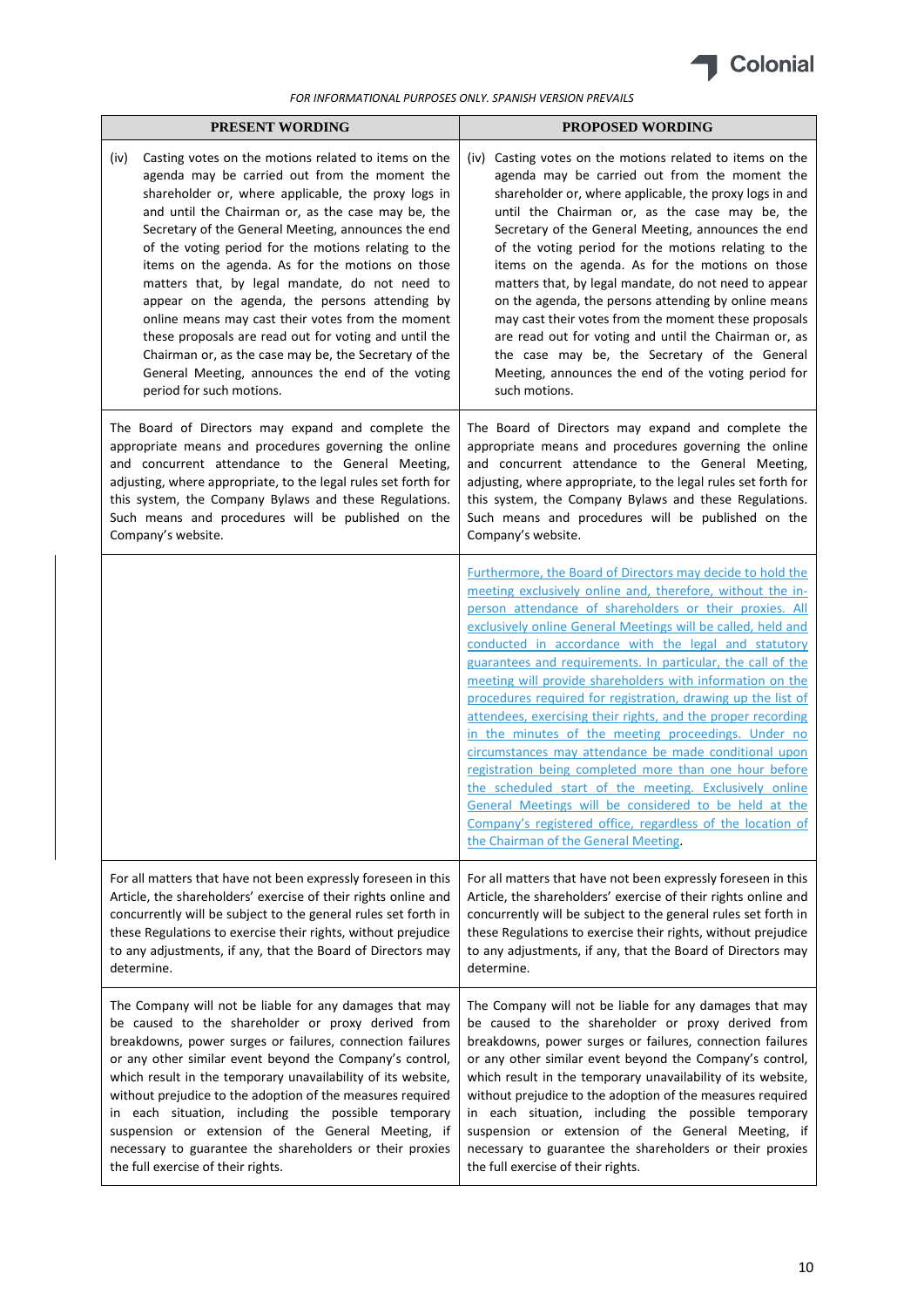

| <b>PRESENT WORDING</b>                                                                                                                                                                                                                                                                                                                                                                                                                                                                                                   | <b>PROPOSED WORDING</b>                                                                                                                                                                                                                                                                                                                                                                                                                                                                                                                                                                                                                                             |
|--------------------------------------------------------------------------------------------------------------------------------------------------------------------------------------------------------------------------------------------------------------------------------------------------------------------------------------------------------------------------------------------------------------------------------------------------------------------------------------------------------------------------|---------------------------------------------------------------------------------------------------------------------------------------------------------------------------------------------------------------------------------------------------------------------------------------------------------------------------------------------------------------------------------------------------------------------------------------------------------------------------------------------------------------------------------------------------------------------------------------------------------------------------------------------------------------------|
| Article 20. Development of the Meeting. Shareholder                                                                                                                                                                                                                                                                                                                                                                                                                                                                      | Article 20. Development of the Meeting. Shareholder                                                                                                                                                                                                                                                                                                                                                                                                                                                                                                                                                                                                                 |
| interventions in the Meeting.                                                                                                                                                                                                                                                                                                                                                                                                                                                                                            | interventions in the Meeting.                                                                                                                                                                                                                                                                                                                                                                                                                                                                                                                                                                                                                                       |
| After the Meeting has been called to order, the Chairman                                                                                                                                                                                                                                                                                                                                                                                                                                                                 | After the Meeting has been called to order, the Chairman                                                                                                                                                                                                                                                                                                                                                                                                                                                                                                                                                                                                            |
| shall invite the shareholders who wish to speak in the                                                                                                                                                                                                                                                                                                                                                                                                                                                                   | shall invite the shareholders who wish to speak in the                                                                                                                                                                                                                                                                                                                                                                                                                                                                                                                                                                                                              |
| General Meeting to request information or to make any                                                                                                                                                                                                                                                                                                                                                                                                                                                                    | General Meeting to request information or to make any                                                                                                                                                                                                                                                                                                                                                                                                                                                                                                                                                                                                               |
| other statement related to the points on the agenda, so                                                                                                                                                                                                                                                                                                                                                                                                                                                                  | other statement related to the points on the agenda, so                                                                                                                                                                                                                                                                                                                                                                                                                                                                                                                                                                                                             |
| that this can be stated before the Notary Public or before                                                                                                                                                                                                                                                                                                                                                                                                                                                               | that this can be stated before the Notary Public or before                                                                                                                                                                                                                                                                                                                                                                                                                                                                                                                                                                                                          |
| the Board of Directors, as applicable, and as previously                                                                                                                                                                                                                                                                                                                                                                                                                                                                 | the Board of Directors, as applicable, and as previously                                                                                                                                                                                                                                                                                                                                                                                                                                                                                                                                                                                                            |
| indicated through their entrance ticket or corresponding                                                                                                                                                                                                                                                                                                                                                                                                                                                                 | indicated through their entrance ticket or corresponding                                                                                                                                                                                                                                                                                                                                                                                                                                                                                                                                                                                                            |
| certificate with their name and the number of shares                                                                                                                                                                                                                                                                                                                                                                                                                                                                     | certificate with their name and the number of shares                                                                                                                                                                                                                                                                                                                                                                                                                                                                                                                                                                                                                |
| owned or represented by them, as applicable.                                                                                                                                                                                                                                                                                                                                                                                                                                                                             | owned or represented by them, as applicable.                                                                                                                                                                                                                                                                                                                                                                                                                                                                                                                                                                                                                        |
| The Directors may stipulate in the call of the Meeting that<br>any interventions and proposed resolutions which,<br>pursuant to the law, those who intend to attend by<br>telematic means, in the event that this possibility has been<br>contemplated in the call of the Meeting, must be sent to<br>the Company before the Meeting is notice shall describe<br>the periods, forms and manners for exercising the<br>shareholders' rights provided by the directors to allow the<br>orderly development of the Meeting. | The Directors may stipulate in the call of the Meeting that<br>any interventions and proposed resolutions which,<br>pursuant to the law, those who intend to attend by<br>telematic means, in the event that this possibility has been<br>contemplated in the call of the Meeting, must be sent to<br>the Company before the Meeting is called to order,<br>notwithstanding the provisions of the law and Article 12 bis<br>herein, regarding exclusively telematic Meetings. That<br>notice shall describe the periods, forms and manners for<br>exercising the shareholders' rights provided by the directors<br>to allow the orderly development of the Meeting. |
| Once the directing board of the Meting has the list of                                                                                                                                                                                                                                                                                                                                                                                                                                                                   | Once the directing board of the Meting has the list of                                                                                                                                                                                                                                                                                                                                                                                                                                                                                                                                                                                                              |
| shareholders who wish to intervene in the Meeting and                                                                                                                                                                                                                                                                                                                                                                                                                                                                    | shareholders who wish to intervene in the Meeting and                                                                                                                                                                                                                                                                                                                                                                                                                                                                                                                                                                                                               |
| after this has been declared by the Chairman of the                                                                                                                                                                                                                                                                                                                                                                                                                                                                      | after this has been declared by the Chairman of the                                                                                                                                                                                                                                                                                                                                                                                                                                                                                                                                                                                                                 |
| Meeting or the people named for this purpose in the                                                                                                                                                                                                                                                                                                                                                                                                                                                                      | Meeting or the people named for this purpose in the                                                                                                                                                                                                                                                                                                                                                                                                                                                                                                                                                                                                                 |
| corresponding reports. In any event, before voting on the                                                                                                                                                                                                                                                                                                                                                                                                                                                                | corresponding reports. In any event, before voting on the                                                                                                                                                                                                                                                                                                                                                                                                                                                                                                                                                                                                           |
| matters included in the agenda, the Chairman shall open                                                                                                                                                                                                                                                                                                                                                                                                                                                                  | matters included in the agenda, the Chairman shall open                                                                                                                                                                                                                                                                                                                                                                                                                                                                                                                                                                                                             |
| the floor for comment by the shareholders. Shareholders                                                                                                                                                                                                                                                                                                                                                                                                                                                                  | the floor for comment by the shareholders. Shareholders                                                                                                                                                                                                                                                                                                                                                                                                                                                                                                                                                                                                             |
| shall intervene in the order in which they are called by the                                                                                                                                                                                                                                                                                                                                                                                                                                                             | shall intervene in the order in which they are called by the                                                                                                                                                                                                                                                                                                                                                                                                                                                                                                                                                                                                        |
| Board.                                                                                                                                                                                                                                                                                                                                                                                                                                                                                                                   | Board.                                                                                                                                                                                                                                                                                                                                                                                                                                                                                                                                                                                                                                                              |
| If the shareholder intervening wishes to have his                                                                                                                                                                                                                                                                                                                                                                                                                                                                        | If the shareholder intervening wishes to have his                                                                                                                                                                                                                                                                                                                                                                                                                                                                                                                                                                                                                   |
| intervention set down in writing in the minutes of the                                                                                                                                                                                                                                                                                                                                                                                                                                                                   | intervention set down in writing in the minutes of the                                                                                                                                                                                                                                                                                                                                                                                                                                                                                                                                                                                                              |
| Meeting he/she shall deliver a copy of such intervention to                                                                                                                                                                                                                                                                                                                                                                                                                                                              | Meeting he/she shall deliver a copy of such intervention to                                                                                                                                                                                                                                                                                                                                                                                                                                                                                                                                                                                                         |
| the Notary Public or to the directing board, at that time, so                                                                                                                                                                                                                                                                                                                                                                                                                                                            | the Notary Public or to the directing board, at that time, so                                                                                                                                                                                                                                                                                                                                                                                                                                                                                                                                                                                                       |
| that it can be compared with his intervention at that time.                                                                                                                                                                                                                                                                                                                                                                                                                                                              | that it can be compared with his intervention at that time.                                                                                                                                                                                                                                                                                                                                                                                                                                                                                                                                                                                                         |
| The Chairman, in the exercise of his powers, can regulate                                                                                                                                                                                                                                                                                                                                                                                                                                                                | The Chairman, in the exercise of his powers, can regulate                                                                                                                                                                                                                                                                                                                                                                                                                                                                                                                                                                                                           |
| the course of the interventions. More specifically, and                                                                                                                                                                                                                                                                                                                                                                                                                                                                  | the course of the interventions. More specifically, and                                                                                                                                                                                                                                                                                                                                                                                                                                                                                                                                                                                                             |
| without prejudice to other activities, the Chairman:                                                                                                                                                                                                                                                                                                                                                                                                                                                                     | without prejudice to other activities, the Chairman:                                                                                                                                                                                                                                                                                                                                                                                                                                                                                                                                                                                                                |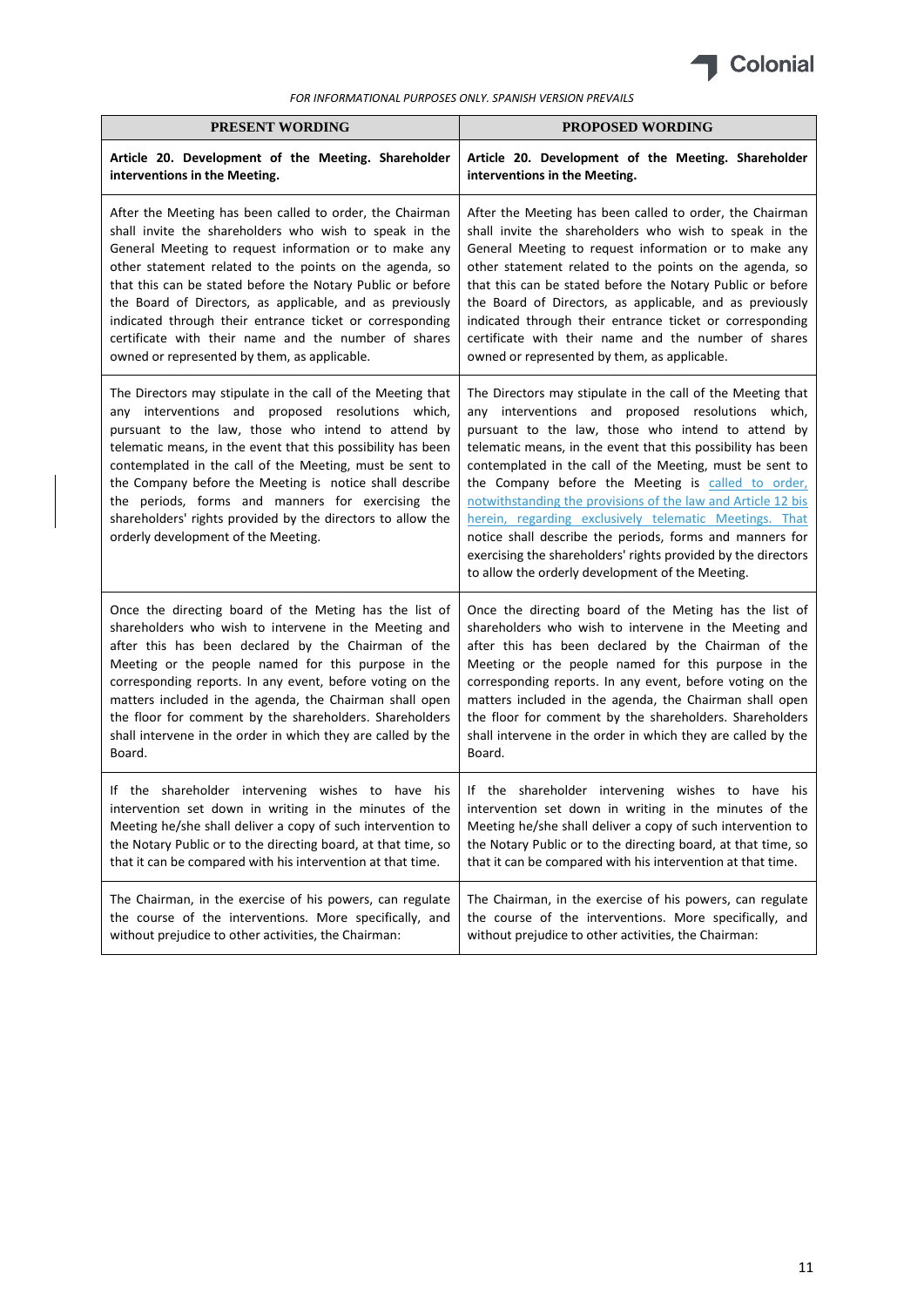

|       | PRESENT WORDING                                                                                                                                                                                                                                                                                                                                                                                                                                                | <b>PROPOSED WORDING</b>                                                                                                                                                                                                                                                                                                                                                                                                                                         |
|-------|----------------------------------------------------------------------------------------------------------------------------------------------------------------------------------------------------------------------------------------------------------------------------------------------------------------------------------------------------------------------------------------------------------------------------------------------------------------|-----------------------------------------------------------------------------------------------------------------------------------------------------------------------------------------------------------------------------------------------------------------------------------------------------------------------------------------------------------------------------------------------------------------------------------------------------------------|
| (i)   | May extend the time initially assigned to each<br>shareholder, as deemed appropriate;                                                                                                                                                                                                                                                                                                                                                                          | May extend the time initially assigned to each<br>(i)<br>shareholder, as deemed appropriate;                                                                                                                                                                                                                                                                                                                                                                    |
| (ii)  | May request speakers to clarify any issues that were<br>not understood or not sufficiently explained during<br>their intervention;                                                                                                                                                                                                                                                                                                                             | May request speakers to clarify any issues that were<br>(ii)<br>not understood or not sufficiently explained during<br>their intervention;                                                                                                                                                                                                                                                                                                                      |
| (iii) | May call the participating shareholders to order so<br>that their intervention is limited to the subject of the<br>Meeting and refrain from making inappropriate<br>statements or from using their right in an abusive or<br>obstructionist manner;                                                                                                                                                                                                            | May call the participating shareholders to order so<br>(iii)<br>that their intervention is limited to the subject of the<br>Meeting and refrain from making inappropriate<br>statements or from using their right in an abusive or<br>obstructionist manner;                                                                                                                                                                                                    |
| (iv)  | May inform speakers that their speaking time is<br>about to expire so that they can adjust their speech,<br>and when such time has expired, or if they persist<br>with the conduct described in subparagraph (iii),<br>the Chairman may withdraw their right to speak;<br>and                                                                                                                                                                                  | May inform speakers that their speaking time is about<br>(iv)<br>to expire so that they can adjust their speech, and<br>when such time has expired, or if they persist with<br>the conduct described in subparagraph (iii), the<br>Chairman may withdraw their right to speak; and                                                                                                                                                                              |
| (v)   | If the Chairman considers that the intervention is<br>likely to disturb the order and normal conduct of the<br>meeting, he may ask them to leave the premises and,<br>where appropriate, take the necessary measures to<br>ensure compliance with this measure.                                                                                                                                                                                                | (v)<br>If the Chairman considers that the intervention is<br>likely to disturb the order and normal conduct of the<br>meeting, he may ask them to leave the premises and,<br>where appropriate, take the necessary measures to<br>ensure compliance with this measure.                                                                                                                                                                                          |
|       | The Chairman, pursuant to Law, shall provide the<br>information or clarifications requested; he can, however,<br>entrust this mission to any of the Directors present, to a<br>member of the direction board of the meeting, or to any<br>manager, employee, expert or adviser of the Company, as<br>he considers appropriate due to the matter involved.                                                                                                      | The Chairman, pursuant to Law, shall provide the<br>information or clarifications requested; he can, however,<br>entrust this mission to any of the Directors present, to a<br>member of the direction board of the meeting, or to any<br>manager, employee, expert or adviser of the Company, as<br>he considers appropriate due to the matter involved.                                                                                                       |
|       | The Chairman can respond individually to the interventions<br>of the shareholders at the conclusion of their intervention<br>or jointly at the conclusion of all interventions. In the latter<br>case and he can provide the information or clarifications<br>requested either individually or grouped by subjects<br>according to the information clarifications requested.<br>always in accordance with the provisions of Article 10 of<br>these Regulations | The Chairman can respond individually to the interventions<br>of the shareholders at the conclusion of their intervention<br>or jointly at the conclusion of all interventions. In the latter<br>case and he can provide the information or clarifications<br>requested either individually or grouped by subjects<br>according to the information clarifications requested.<br>always in accordance with the provisions of Article 10 of<br>these Regulations. |
|       | Article 22. Adoption of resolutions                                                                                                                                                                                                                                                                                                                                                                                                                            | Article 22. Adoption of resolutions                                                                                                                                                                                                                                                                                                                                                                                                                             |
|       | At the conclusion of the interventions by shareholders, the<br>proposed resolutions on matters included in the agenda or<br>on matters that by law are not required to be included in<br>the agenda shall be submitted for vote.                                                                                                                                                                                                                               | At the conclusion of the interventions by shareholders, the<br>proposed resolutions on matters included in the agenda or<br>on matters that by law are not required to be included in<br>the agenda shall be submitted for vote.                                                                                                                                                                                                                                |
|       | Company resolutions shall be adopted by the Meeting by a<br>simple majority of the shareholders present either<br>personally or through a representative; a resolution shall be<br>understood as adopted when it obtains more votes in<br>favour than against the capital present or represented.                                                                                                                                                              | Company resolutions shall be adopted by the Meeting by a<br>simple majority of the shareholders present either<br>personally or through a representative; a resolution shall be<br>understood as adopted when it obtains more votes in<br>favour than against the capital present or represented.                                                                                                                                                               |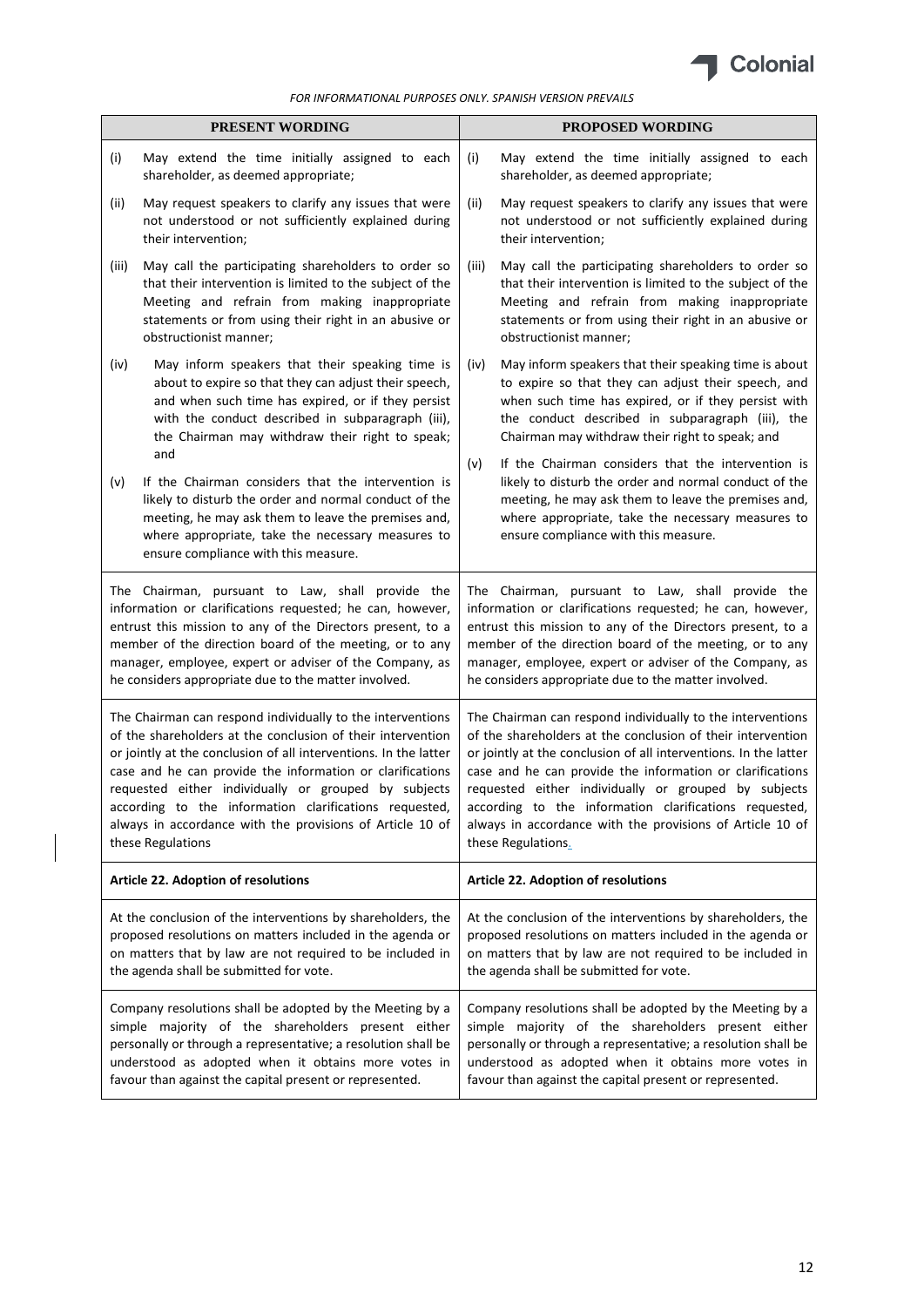

| <b>PRESENT WORDING</b>                                                                                                                                                                                                                                                                  | <b>PROPOSED WORDING</b>                                                                                                                                                                                                                                                                                                                                   |
|-----------------------------------------------------------------------------------------------------------------------------------------------------------------------------------------------------------------------------------------------------------------------------------------|-----------------------------------------------------------------------------------------------------------------------------------------------------------------------------------------------------------------------------------------------------------------------------------------------------------------------------------------------------------|
| Resolutions to increase or decrease capital and any other                                                                                                                                                                                                                               | Resolutions to increase or decrease capital and any other                                                                                                                                                                                                                                                                                                 |
| amendment of the Company Bylaws, to issue bonds                                                                                                                                                                                                                                         | amendment of the Company Bylaws, to issue bonds                                                                                                                                                                                                                                                                                                           |
| convertible into shares or bonds that grant bondholders a                                                                                                                                                                                                                               | convertible into shares or bonds that grant bondholders a                                                                                                                                                                                                                                                                                                 |
| share in company profits, to limit or eliminate the right to                                                                                                                                                                                                                            | share in company profits, to limit or eliminate the right to                                                                                                                                                                                                                                                                                              |
| first refusal on new shares, as well as to transform, merge,                                                                                                                                                                                                                            | first refusal on new shares, as well as to transform, merge,                                                                                                                                                                                                                                                                                              |
| spin off or make a global assignment of assets and                                                                                                                                                                                                                                      | spin off or make a global assignment of assets and                                                                                                                                                                                                                                                                                                        |
| liabilities, to change company domicile to a foreign country                                                                                                                                                                                                                            | liabilities, to change company domicile to a foreign country                                                                                                                                                                                                                                                                                              |
| or any other determined by law, if capital present or                                                                                                                                                                                                                                   | or any other determined by law, if capital present or                                                                                                                                                                                                                                                                                                     |
| represented at the meeting exceeds fifty per cent, shall                                                                                                                                                                                                                                | represented at the meeting exceeds fifty per cent, shall                                                                                                                                                                                                                                                                                                  |
| require the approving vote of an absolute majority.                                                                                                                                                                                                                                     | require the approving vote of an absolute majority.                                                                                                                                                                                                                                                                                                       |
| However, a favourable vote of two-thirds of capital present                                                                                                                                                                                                                             | However, a favourable vote of two-thirds of capital present                                                                                                                                                                                                                                                                                               |
| or represented at the Meeting shall be required when the                                                                                                                                                                                                                                | or represented at the Meeting shall be required when the                                                                                                                                                                                                                                                                                                  |
| meeting is called to order on the second notice with the                                                                                                                                                                                                                                | meeting is called to order on the second notice with the                                                                                                                                                                                                                                                                                                  |
| attendance of shareholders representing twenty-five per                                                                                                                                                                                                                                 | attendance of shareholders representing twenty-five per                                                                                                                                                                                                                                                                                                   |
| cent or more but does not reach fifty per cent of subscribed                                                                                                                                                                                                                            | cent or more but does not reach fifty per cent of subscribed                                                                                                                                                                                                                                                                                              |
| capital with the right to vote.                                                                                                                                                                                                                                                         | capital with the right to vote.                                                                                                                                                                                                                                                                                                                           |
| Each share carries one vote.                                                                                                                                                                                                                                                            | Each share carries one vote.                                                                                                                                                                                                                                                                                                                              |
| Matters that are substantially independent shall be voted                                                                                                                                                                                                                               | Matters that are substantially independent shall be voted                                                                                                                                                                                                                                                                                                 |
| on separately so that shareholders can separately exercise                                                                                                                                                                                                                              | on separately so that shareholders can separately exercise                                                                                                                                                                                                                                                                                                |
| their preferred votes. In any case, although they may be                                                                                                                                                                                                                                | their preferred votes. In any case, although they may be                                                                                                                                                                                                                                                                                                  |
| included in the same item of the agenda, separate votes                                                                                                                                                                                                                                 | included in the same item of the agenda, separate votes                                                                                                                                                                                                                                                                                                   |
| shall be cast for: (i) the appointment, ratification,                                                                                                                                                                                                                                   | shall be cast for: (i) the appointment, ratification,                                                                                                                                                                                                                                                                                                     |
| reelection, or removal of each Director; (ii) when amending                                                                                                                                                                                                                             | reelection, or removal of each Director; (ii) when amending                                                                                                                                                                                                                                                                                               |
| the Bylaws, each Article or group of Articles that are                                                                                                                                                                                                                                  | the Bylaws, each Article or group of Articles that are                                                                                                                                                                                                                                                                                                    |
| autonomous; and (iii) matters for which provision is made                                                                                                                                                                                                                               | autonomous; and (iii) matters for which provision is made                                                                                                                                                                                                                                                                                                 |
| in law or in the Bylaws.                                                                                                                                                                                                                                                                | in law or in the Bylaws.                                                                                                                                                                                                                                                                                                                                  |
| Entities that appear to be entitled as shareholders by virtue<br>of the accounting records, but act on behalf of different<br>individuals can divide their vote and exercise it in different<br>senses in compliance with different voting instructions, if<br>they have received them. | Intermediary entities that appear to be entitled as<br>shareholders by virtue of the accounting records, but act<br>on behalf of different individuals can divide their several<br>ultimate beneficial owners, may split the vote and exercise<br>it in different senses in compliance with different voting<br>instructions, if they have received them. |
| These intermediary entities can also delegate the vote to                                                                                                                                                                                                                               | These intermediary entities can also delegate the vote to                                                                                                                                                                                                                                                                                                 |
| each of the indirect owners or third parties appointed by                                                                                                                                                                                                                               | each of the indirectultimate beneficial owners or third                                                                                                                                                                                                                                                                                                   |
| them, with no limitation on the number of delegations                                                                                                                                                                                                                                   | parties appointed by them, with no limitation on the                                                                                                                                                                                                                                                                                                      |
| granted.                                                                                                                                                                                                                                                                                | number of delegations granted.                                                                                                                                                                                                                                                                                                                            |
| Proposed resolutions that are formulated by the Board of                                                                                                                                                                                                                                | Proposed resolutions that are formulated by the Board of                                                                                                                                                                                                                                                                                                  |
| Directors with respect to each point of the agenda shall be                                                                                                                                                                                                                             | Directors with respect to each point of the agenda shall be                                                                                                                                                                                                                                                                                               |
| submitted to vote, followed by votes on other proposals                                                                                                                                                                                                                                 | submitted to vote, followed by votes on other proposals                                                                                                                                                                                                                                                                                                   |
| formulated, if any, formulated by order of temporary                                                                                                                                                                                                                                    | formulated, if any, formulated by order of temporary                                                                                                                                                                                                                                                                                                      |
| priority. In any event, upon approval of the proposed                                                                                                                                                                                                                                   | priority. In any event, upon approval of the proposed                                                                                                                                                                                                                                                                                                     |
| resolution, all others related to the same matter that are                                                                                                                                                                                                                              | resolution, all others related to the same matter that are                                                                                                                                                                                                                                                                                                |
| with                                                                                                                                                                                                                                                                                    | with                                                                                                                                                                                                                                                                                                                                                      |
| the                                                                                                                                                                                                                                                                                     | the                                                                                                                                                                                                                                                                                                                                                       |
| resolution                                                                                                                                                                                                                                                                              | resolution                                                                                                                                                                                                                                                                                                                                                |
| adopted                                                                                                                                                                                                                                                                                 | adopted                                                                                                                                                                                                                                                                                                                                                   |
| incompatible                                                                                                                                                                                                                                                                            | incompatible                                                                                                                                                                                                                                                                                                                                              |
| shall                                                                                                                                                                                                                                                                                   | shall                                                                                                                                                                                                                                                                                                                                                     |
| automatically be abandoned, and therefore not be                                                                                                                                                                                                                                        | automatically be abandoned, and therefore not be                                                                                                                                                                                                                                                                                                          |
| submitted to a vote.                                                                                                                                                                                                                                                                    | submitted to a vote.                                                                                                                                                                                                                                                                                                                                      |

 $\overline{\phantom{a}}$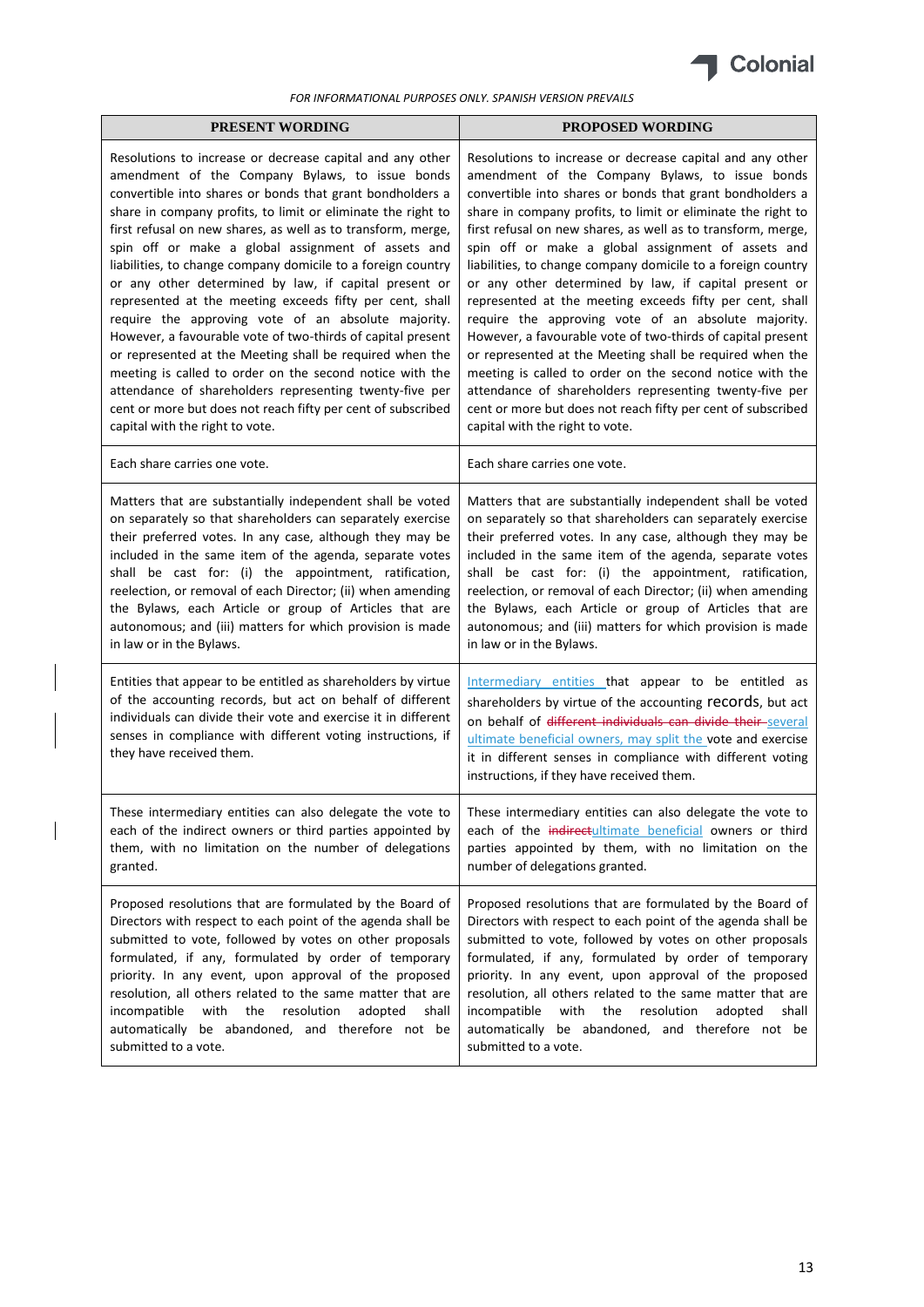

| PRESENT WORDING                                               | <b>PROPOSED WORDING</b>                                       |
|---------------------------------------------------------------|---------------------------------------------------------------|
| It will not be necessary for the Secretary to first announce  | It will not be necessary for the Secretary to first announce  |
| or read the texts of proposed resolutions whose texts have    | or read the texts of proposed resolutions whose texts have    |
| been made available to shareholders prior to the session,     | been made available to shareholders prior to the session,     |
| except when any shareholder requests this for some or all     | except when any shareholder requests this for some or all     |
| of the proposals, or when the Chairman considers it           | of the proposals, or when the Chairman considers it           |
| appropriate. In any event, he shall indicate the point on the | appropriate. In any event, he shall indicate the point on the |
| agenda that refers to the resolution proposed for vote.       | agenda that refers to the resolution proposed for vote.       |
| The Secretary can likewise explain or read a summary of       | The Secretary can likewise explain or read a summary of       |
| the proposed resolutions whose texts were made available      | the proposed resolutions whose texts were made available      |
| to shareholders prior to the session.                         | to shareholders prior to the session.                         |
| As a general rule to favour the Meeting process and based     | As a general rule to favour the Meeting process and based     |
| on the assumption that all shareholders who leave the         | on the assumption that all shareholders who leave the         |
| meeting prior to the vote without leaving a note of their     | meeting prior to the vote without leaving a note of their     |
| withdrawal and the agenda in discussion at the time that      | withdrawal and the agenda in discussion at the time that      |
| they leave, vote in favour of the proposals made or           | they leave, vote in favour of the proposals made or           |
| assumed by the Board with respect to the points included      | assumed by the Board with respect to the points included      |
| in the agenda, then the procedure for voting and              | in the agenda, then the procedure for voting and              |
| determining the vote is as follows:                           | determining the vote is as follows:                           |
| When resolutions are regarding matters included in            | When resolutions are regarding matters included in            |
| a)                                                            | a)                                                            |
| the agenda, votes corresponding to all shares                 | the agenda, votes corresponding to all shares                 |
| attending the meeting either personally or by proxy,          | attending the meeting either personally or by proxy,          |
| according to the attendance list, shall be considered         | according to the attendance list, shall be considered         |
| or assumed by the Board of Directors as in favour,            | or assumed by the Board of Directors as in favour,            |
| minus: 1) Votes corresponding to shares whose                 | minus: 1) Votes corresponding to shares whose                 |
| holders or proxies have informed the Secretary (or            | holders or proxies have informed the Secretary (or            |
| staff appointed by the secretary for this purpose) that       | staff appointed by the secretary for this purpose) that       |
| they will withdraw from the meeting prior to the vote         | they will withdraw from the meeting prior to the vote         |
| at hand; 2) votes against; 3) abstentions; 4) blank           | at hand; 2) votes against; 3) abstentions; 4) blank           |
| votes, if any.                                                | votes, if any.                                                |
| For purposes of the vote, the Chairman or the person          | For purposes of the vote, the Chairman or the person          |
| appointed by him shall ask for votes against the              | appointed by him shall ask for votes against the              |
| proposal made followed by abstentions so that it is           | proposal made followed by abstentions so that it is           |
| unnecessary to state the votes in favour.                     | unnecessary to state the votes in favour.                     |
| Blank votes shall be taken into account only when the         | Blank votes shall be taken into account only when the         |
| shareholders expressly requests even if the Chairman          | shareholders expressly requests even if the Chairman          |
| or the person appointed by him does not formulate             | or the person appointed by him does not formulate             |
| any questions in this regard.                                 | any questions in this regard.                                 |
| b)                                                            | When resolutions are regarding matters not included           |
| When resolutions are regarding matters not included           | b)                                                            |
| in the agenda, votes corresponding to all shares              | in the agenda, votes corresponding to all shares              |
| attending the meeting either personally or by proxy,          | attending the meeting either personally or by proxy,          |
| according to the attendance list, shall be considered         | according to the attendance list, shall be considered         |
| or assumed by the Board of Directors as in favour of          | or assumed by the Board of Directors as in favour of          |
| the proposal, minus: 1) Votes corresponding to shares         | the proposal, minus: 1) Votes corresponding to shares         |
| whose holders or proxies have informed the                    | whose holders or proxies have informed the                    |
| Secretary (or staff appointed by the secretary this           | Secretary (or staff appointed by the secretary this           |
| said purpose) that they will withdraw from the                | said purpose) that they will withdraw from the                |
| meeting prior to the vote at hand; 2) votes in favour;        | meeting prior to the vote at hand; 2) votes in favour;        |
| 3) abstentions; 4) blank votes, if any.                       | 3) abstentions; 4) blank votes, if any.                       |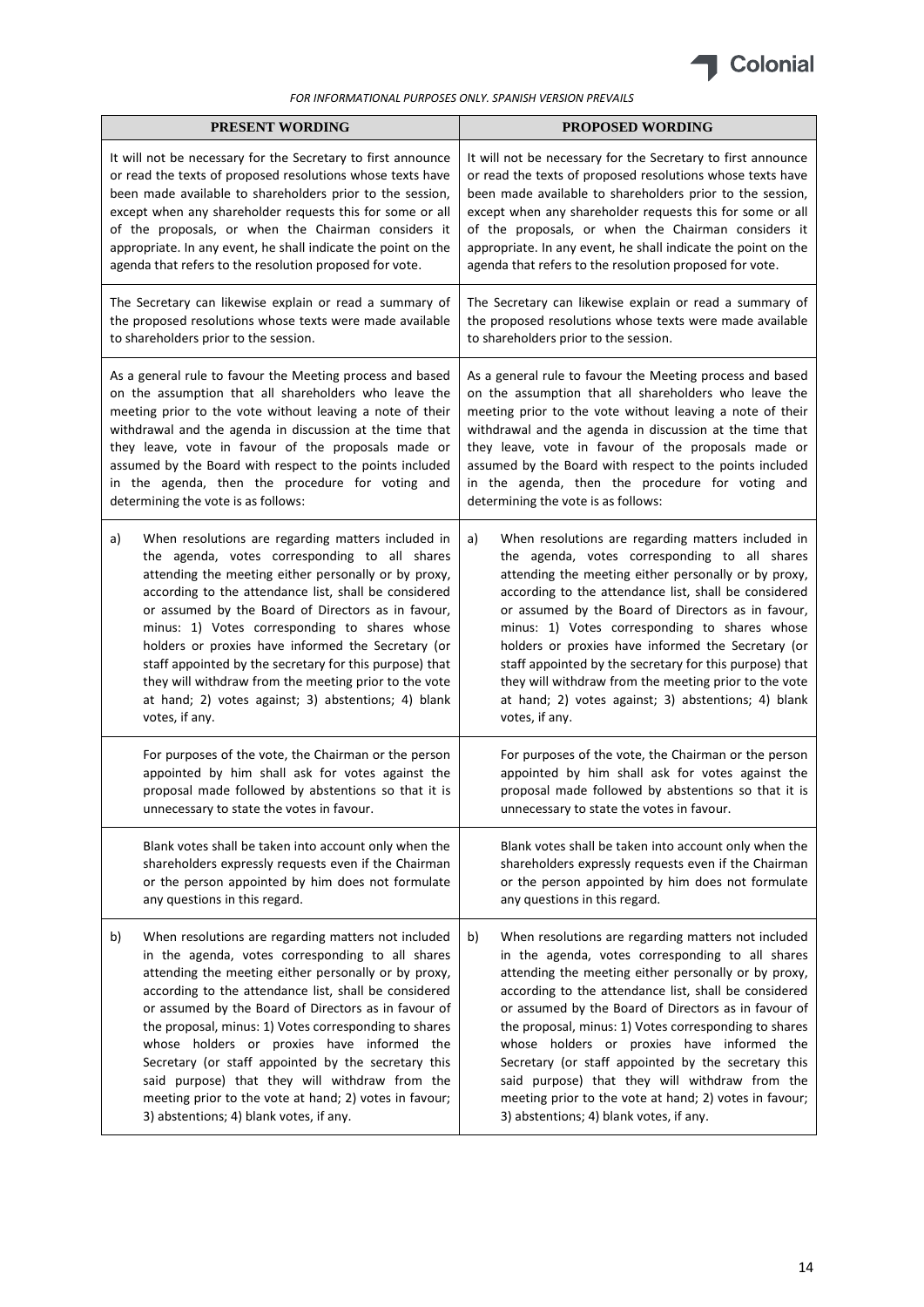

| PRESENT WORDING                                                 | <b>PROPOSED WORDING</b>                                         |
|-----------------------------------------------------------------|-----------------------------------------------------------------|
| Notwithstanding the above, when any legitimate                  | Notwithstanding the above, when any legitimate                  |
| shareholder has exercised the right to complete the             | shareholder has exercised the right to complete the             |
| agenda or to present new proposed resolutions prior             | agenda or to present new proposed resolutions prior             |
| to the date of the General Meeting, then the                    | to the date of the General Meeting, then the                    |
| Company shall submit these points or alternative                | Company shall submit these points or alternative                |
| proposals to vote, following the same rules for voting          | proposals to vote, following the same rules for voting          |
| as those formulated by the Board of Directors,                  | as those formulated by the Board of Directors,                  |
| especially including the assumptions or deduction               | especially including the assumptions or deduction               |
| from the votes.                                                 | from the votes.                                                 |
| For purposes of the vote, the Chairman or the person            | For purposes of the vote, the Chairman or the person            |
| appointed by him shall ask for votes in favour of the           | appointed by him shall ask for votes in favour of the           |
| proposal made followed by abstentions so that it is             | proposal made followed by abstentions so that it is             |
| unnecessary to state the votes against.                         | unnecessary to state the votes against.                         |
| Shareholders who wish to withdraw from the meeting shall        | Shareholders who wish to withdraw from the meeting shall        |
| inform the Secretary (or staff appointed by the secretary       | inform the Secretary (or staff appointed by the secretary       |
| for this purpose) in writing, signed by the shareholder or      | for this purpose) in writing, signed by the shareholder or      |
| his/her proxy, indicating the number of shares held and/or      | his/her proxy, indicating the number of shares held and/or      |
| represented and the item on the agenda prior to the vote        | represented and the item on the agenda prior to the vote        |
| on which he/she will be withdrawing from the meeting. The       | on which he/she will be withdrawing from the meeting. The       |
| card, if any, that was delivered to the shareholder or          | card, if any, that was delivered to the shareholder or          |
| representative, as applicable, at the time that he registers    | representative, as applicable, at the time that he registers    |
| in the attendance list, in anticipation of a written vote, can  | in the attendance list, in anticipation of a written vote, can  |
| be used for the above purposes.                                 | be used for the above purposes.                                 |
| Notwithstanding this, another system of voting can be           | Notwithstanding this, another system of voting can be           |
| established, if the Chairman considers this more                | established, if the Chairman considers this more                |
| appropriate, in order to evidence that the favourable votes     | appropriate, in order to evidence that the favourable votes     |
| necessary were obtained for approval of the resolution,         | necessary were obtained for approval of the resolution,         |
| with proof left in the minutes of the results of the vote; this | with proof left in the minutes of the results of the vote; this |
| could be by written vote using the ticket supplied in the       | could be by written vote using the ticket supplied in the       |
| Meeting, with the tables and systems available for              | Meeting, with the tables and systems available for              |
| registering attendance used for this purpose or the             | registering attendance used for this purpose or the             |
| technical media available according to the state of the art     | technical media available according to the state of the art     |
| to allow a vote with the characteristics of those of a          | to allow a vote with the characteristics of those of a          |
| General Meeting. In any event, regardless of the voting         | General Meeting. In any event, regardless of the voting         |
| system used, shareholders can evidence their opposition to      | system used, shareholders can evidence their opposition to      |
| the resolution in the minutes of the meeting; consequently,     | the resolution in the minutes of the meeting; consequently,     |
| if the vote was not verbal, then they shall expressly state     | if the vote was not verbal, then they shall expressly state     |
| this before the Secretary and the Notary Public, if attending   | this before the Secretary and the Notary Public, if attending   |
| for preparing the minutes of the Meeting.                       | for preparing the minutes of the Meeting.                       |
| If two shareholders were not previously appointed by the        | If two shareholders were not previously appointed by the        |
| Board as observers, then the Chairman and the Secretary         | Board as observers, then the Chairman and the Secretary         |
| shall be responsible for any recount.                           | shall be responsible for any recount.                           |
| The following will be determined for each resolution; the       | The following will be determined for each resolution; the       |
| number of shares issued as valid votes, the proportion of       | number of shares issued as valid votes, the proportion of       |
| company capital represented by said votes, the total            | company capital represented by said votes, the total            |
| number of valid votes, the number of votes in favour and        | number of valid votes, the number of votes in favour and        |
| against each resolution and the number of abstentions, if       | against each resolution and the number of abstentions, if       |
| any.                                                            | any.                                                            |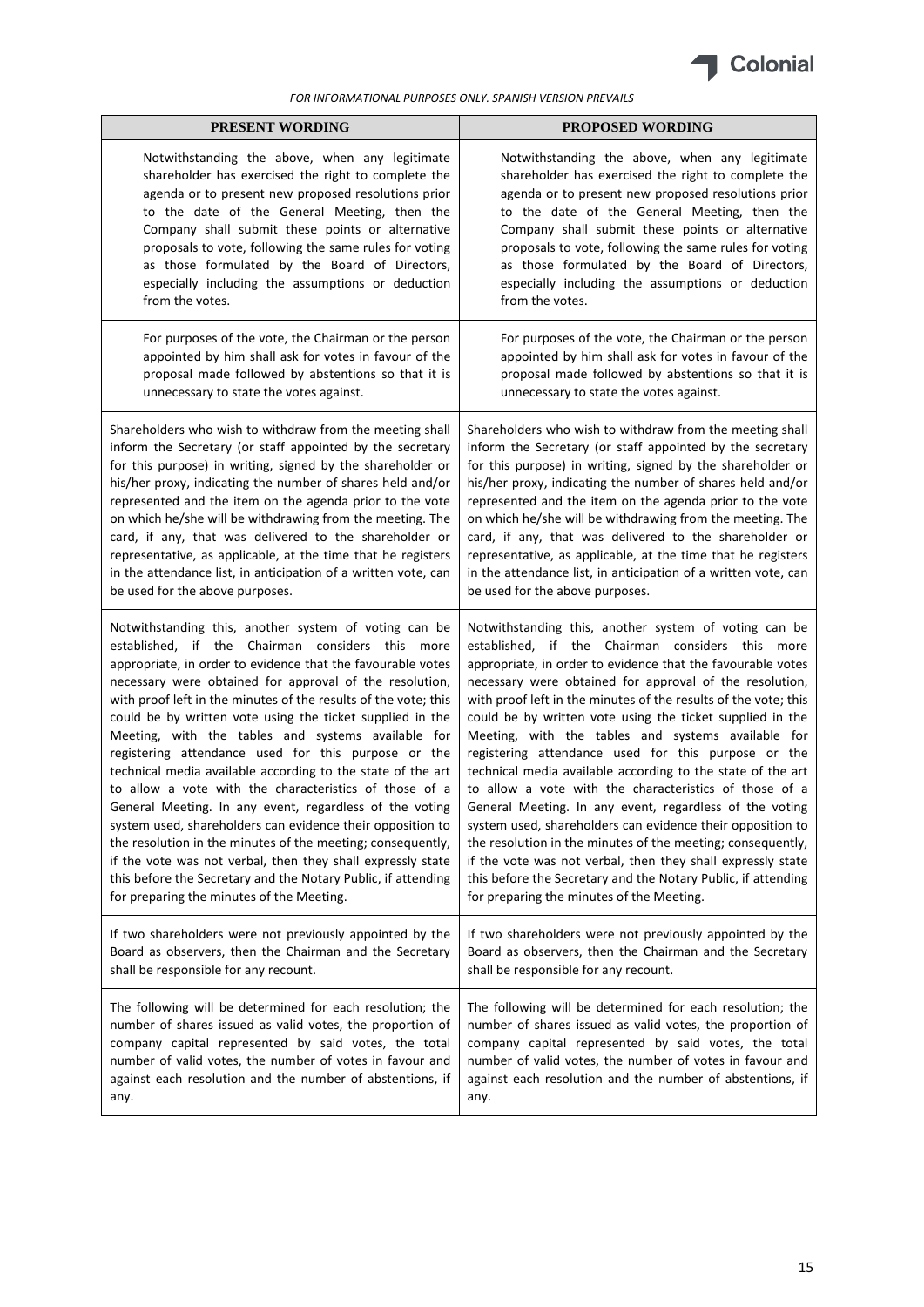

**PROPOSALS FOR AMENDMENTS TO THE REGULATIONS OF THE GENERAL MEETING OF SHAREHOLDERS OF INMOBILIARIA COLONIAL, SOCIMI, S.A. TO BE SUBMITTED TO THE GENERAL MEETING OF SHAREHOLDERS.**

**Twelve. Amendments to the following articles of the Regulations of the General Meeting of Inmobiliaria Colonial, SOCIMI, S.A. in order to bring them into line with the amendments introduced by** *Spanish Law 5/2021 of 12 April amending the Consolidated Text of the Spanish Limited Liability Companies Law approved by Royal Decree Law 1/2010 of 2 July, and other financial provisions regarding the promotion of shareholders' long-term involvement in listed companies:*

### **12.1. Amendment to Article 5 ("***Jurisdiction***") of the Regulations of the General Meeting**

The shareholders resolve to amend the wording of Article 5 ("*Jurisdiction*") of the Regulations of the General Meeting, which shall henceforth read as follows:

### *"Article 5. Jurisdiction*

*The General Meeting shall adopt all resolutions regarding all matters over which it has jurisdiction as the governing body of the Company, in accordance with the Law and the Company Bylaws, which include but are not limited to the following:*

- *Approve the annual individual and consolidated financial statements of the Company, resolve on use of the results and approve company management.*
- *Appoint and remove directors, liquidators and auditors, as applicable, as well as demand and exercise any acts of company liability against any of them.*
- *Amend the Company Bylaws.*
- *Increase and decrease company capital without prejudice to delegations that may be made by the Board of Directors.*
- *Limit or eliminate the right to preference on the subscription of new shares, without prejudice to delegations that may be made by the Board of Directors.*
- *Acquire, transfer or contribute essential assets to another company. The asset is presumed to be essential when the amount of the operation exceeds twenty-five per cent of the value of the assets listed in the last approved balance sheet.*
- *Transfer essential activities performed to that date by the Company to dependent entities, even though these maintain full control thereof. Operating assets and activities are presumed to be essential when the volume of the operation exceeds twenty-five per cent of total assets in the balance sheet.*
- *Transform, merge, spin off or make a global assignment of assets and liabilities and transfer the company domicile to another country.*
- *Issue bonds convertible to shares or grant bondholders a share in company profits, without prejudice to delegations that may be made by the Board of Directors.*
- *Authorise the acquisition of treasury shares within legal limits, except in the cases of free acquisition provided by Law.*
- *Dissolve the Company.*
- *Operations equivalent to liquidating the Company.*
- *Approve the final liquidation balance.*
- *Directors' Remuneration Policy as established by Law.*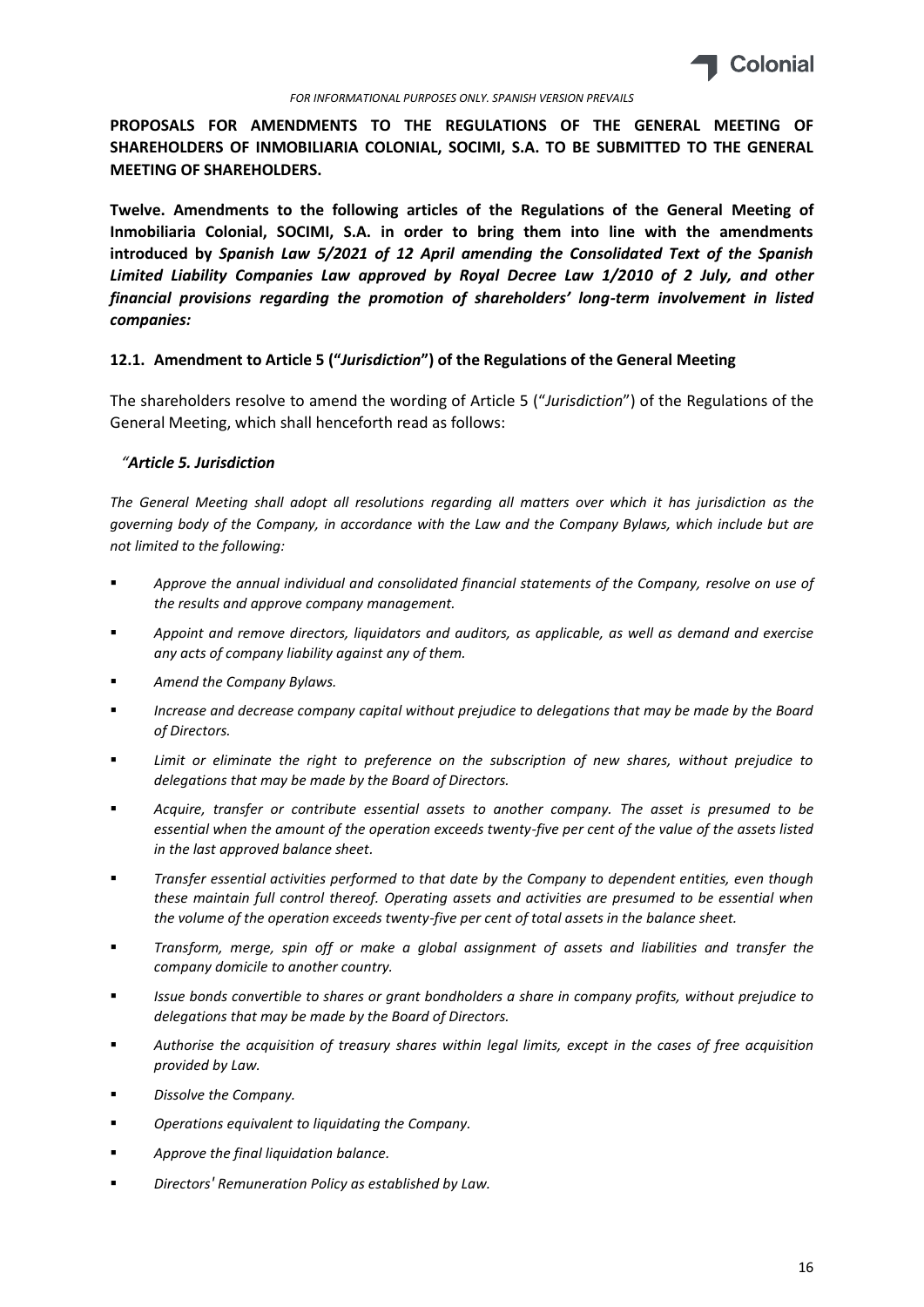

- *The approval of any related-party transactions that fall under the General Meeting's responsibilities as established by law.*
- *Approve and amend these Regulations.*
- *Any other matter determined by Law or the Company Bylaws."*

# **12.2. Amendment to Article 10 ("***Shareholders' right to information***") of the Regulations of the General Meeting.**

The shareholders resolve to amend the wording of Article 10 ("*Shareholders' right to information*") of the Regulations of the General Meeting, which shall henceforth read as follows:

## *"Article 10. Shareholders' right to information*

*Shareholders have the right to have ample and precise information on the matters that will be debated and decided in the General Meeting. The Board of Directors shall encourage the informed participation of shareholders in the General Meetings.*

*From the notice of the call of the General Meeting, the shareholders can examine the motions, reports and other documents made available as required pursuant to the laws and the Company Bylaws, on the company website and at the Company's registered office. When allowed by law, shareholders can request the delivery or provision, free of charge, of the full text of the documents made available to them.*

*Effective the notice of the General Meeting, any shareholder can immediately obtain from the Company, free of charge, the documents to be submitted for approval of the Meeting, as well as the management report and auditors report, if applicable.*

*Effective with the publication of the notice of meeting and until when the General Meeting is held, the Company shall publish the following information, minimum, on the company web page:*

- *(a) The announcement of the call.*
- *(b) The total number of shares and rights to vote on the date of the notice, broken down by series of shares, if any.*
- *(c) The documents to be presented to the General Meeting and in particular directors reports, auditor reports, and reports of any independent experts.*
- *(d) Complete texts of the proposed resolutions for each and every point on the agenda, or for those points that are merely informative, a report from the competent bodies on each of the points made, as well as proposed resolutions presented by the shareholders.*
- *(e) Regarding the appointment, ratification or reelection of any of the members of the Board of Directors, the identity, curriculum vitae and category of each of said individuals, as well as the proposal and reports legally required for such purpose.*
- *(f) The forms to be used for absentee voting, except when these are sent directly by the Company to each shareholder. If this cannot be published on the company web page for technical reasons, the Company shall indicate here how to obtain the printed forms, which shall be sent to each shareholder who requests.*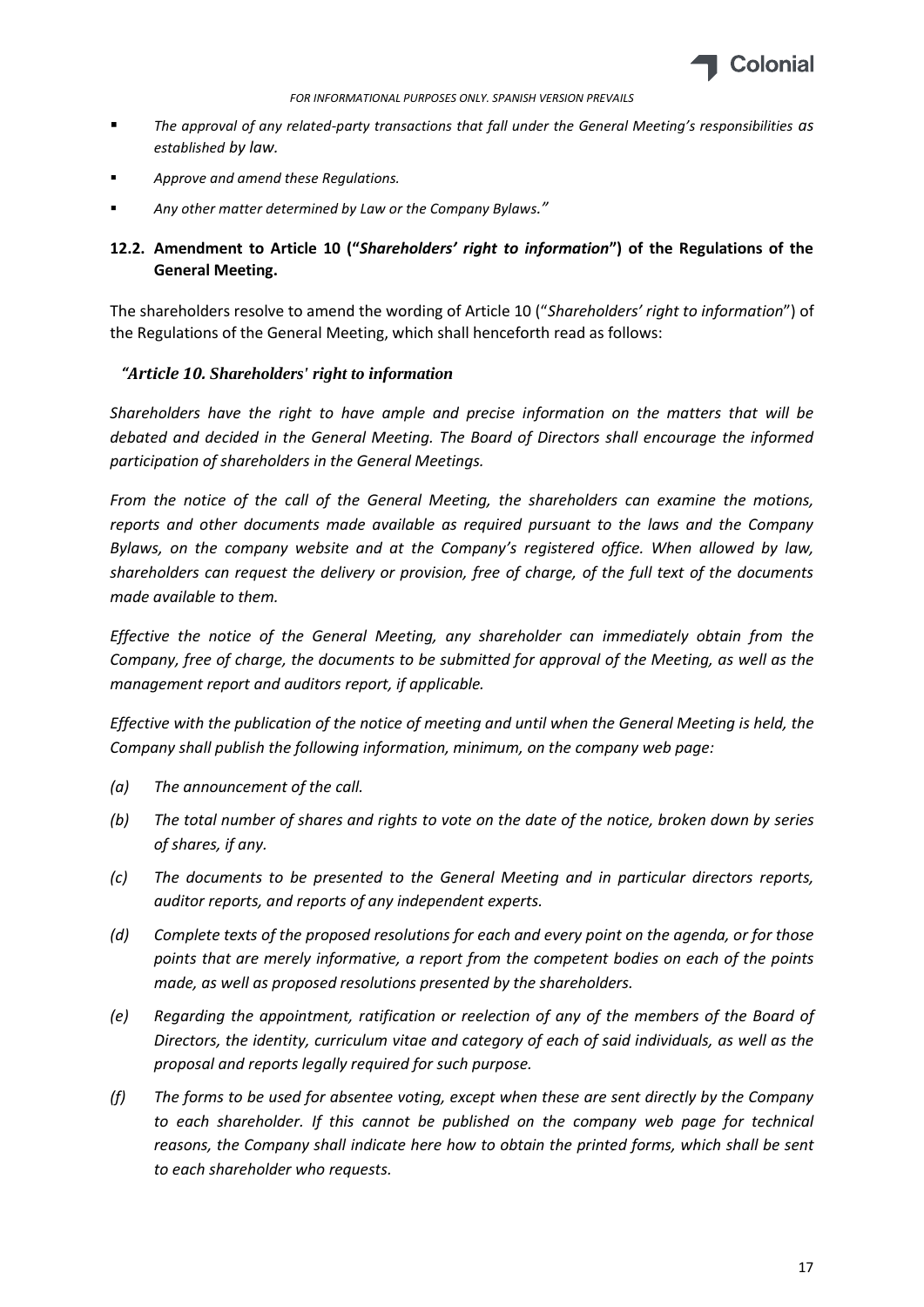

- *(g) Information on the channels of communication between the Company and the shareholders in order to gather information or make suggestions under applicable standards.*
- *(h) Rules of operation for the Shareholders' Online Forum.*
- *(i) The rules established for shareholders and proxies to concurrently exercise their rights by online means at the General Meeting in the event that this is provided for in the call of the General Meeting.*

*Shareholders can request, up to the fifty days prior to the date set for the Meeting, that the Directors send the information or clarifications that they deem necessary on the matters included in the agenda, or make the questions, in writing, that they consider pertinent. The shareholders can likewise make a written request within the same period, asking that the directors provide the clarifications that they deem appropriate about information available to the public that the Company has filed with Spanish Securities Market Commission (CNMV) since the date of the last General Meeting, and regarding the auditor's report. The directors shall provide the information in writing until the date set for the General Meeting.*

*Requests for information may be sent as specified in the notice of the call of the General Meeting. The provisions of this article are understood as without prejudice to the right of the shareholders to obtain printed documents and to request that they be sent, free of charge, when so established by Law.*

*The Board of Directors can authorise any of its members as well as its Secretary and Vice Secretary, or any higher officer of the Company to respond to requests for information presented by the shareholders. Requests for information or clarification regarding the matters set forth above and verbally presented by shareholders to the Chairman during the General Meeting, or in writing starting five days prior to the date set for the meeting, will also be verbally presented during the General Meeting by any of the directors present, at the instruction of the Chairman.*

*In the event that the shareholder's right for information pending the provision thereof cannot be satisfied, then the information shall be provided in writing during the seven days following the date of conclusion of the General Meeting.* 

*The directors are required to provide the information referred to in the foregoing paragraphs, except when said information is not necessary to protect the rights of the shareholder or when there are objective reasons to consider that they could be used for purposes that are not in the Company's interest or if their publication could harm the Company or its affiliates. Violation of the right to information during the course of the General Meeting shall not be a cause for challenging the General Meeting.*

*Nevertheless, the information request cannot be refused when the request is supported by shareholders representing at least twenty-five per cent of the share capital. The shareholder shall be responsible for any harm and damages that may be caused by the abusive or harmful use of the information requested.*

*Valid requests for information, clarifications or questions made in writing and the replies given in writing by the directors will be displayed on the company website. However, when the information requested is clear and expressly and directly available to all shareholders on the web page of the*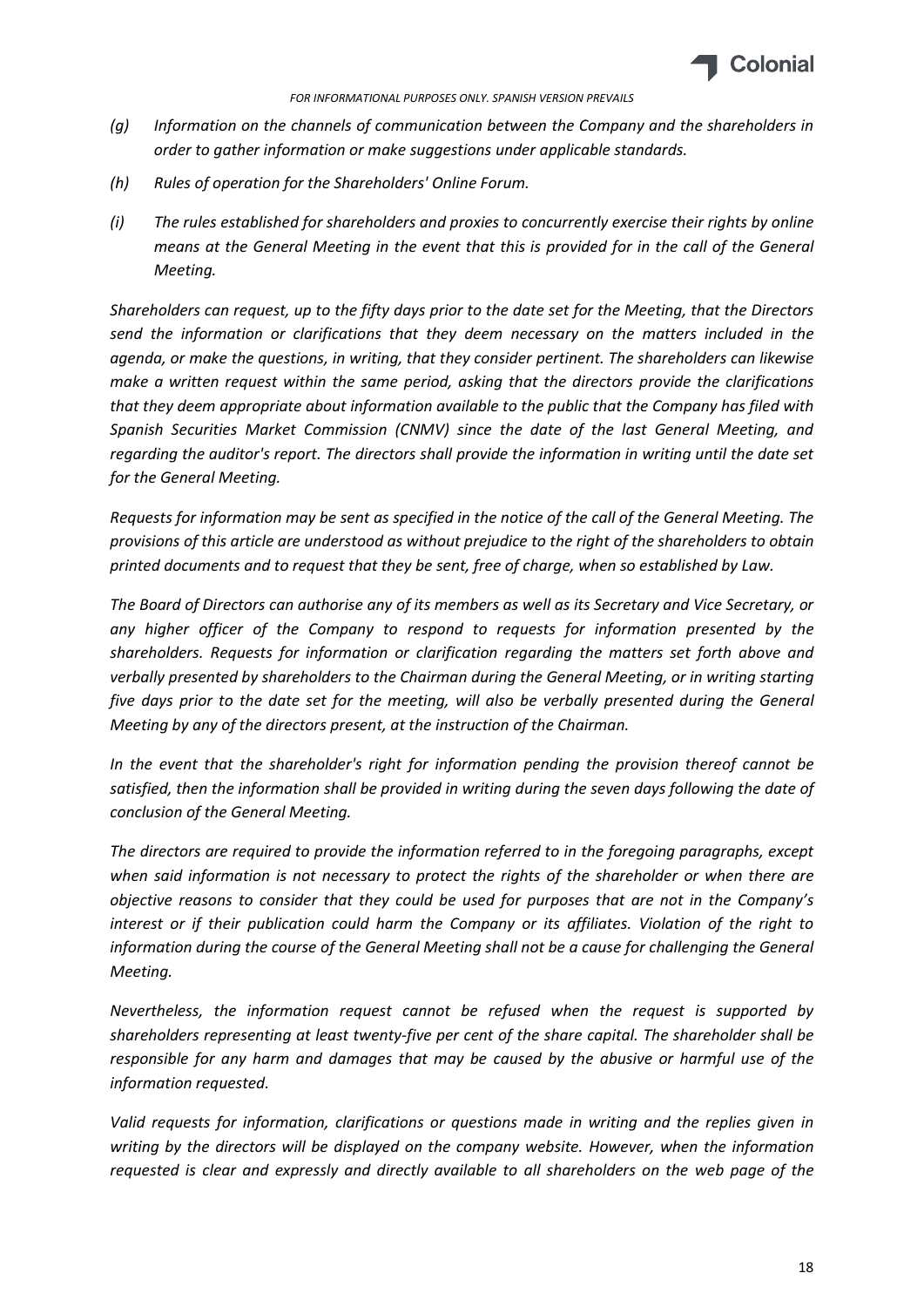

*Company in a question-response form, before the specific question has been made, then the directors can limit their response to sending the information that was facilitated in that form.*

*The provisions in the aforementioned paragraphs regarding the exercise of the right to information by shareholders or their proxies will extend, without prejudice to the special rules foreseen in Article 12 bis herein, when the Company's Board of Directors has enabled, ahead of calling the General Meeting, shareholder's and proxies' attendance to the meeting concurrently by online means."*

# **12.3. Amendment to Article 12 ("***Right to attend and vote***") of the Regulations of the General Meeting.**

The shareholders resolve to amend the wording of Article 12 ("*Right to attend and vote*") of the Regulations of the General Meeting, which shall henceforth read as follows:

## *"Article 12. Right to attend and vote*

*Shareholders may attend and vote at General Meetings, directly or duly represented, when, individually or as a group, they hold at least five hundred shares, which must be registered in the shareholder register five days prior to the date for which the General Meeting is scheduled, and this is proved by presenting, at the registered office or at the entities specified in the call, the relevant validation certificate or the attendance card issued by the Company or entities in charge of keeping the shareholder register, or by any other means foreseen by the current legislation.*

*Shareholders can vote at the General Meeting, as well as grant the corresponding representation via remote communications media before the General Meeting if and when the identity of the shareholder is duly guaranteed and, if applicable, the security of the online communications, all in accordance with the legislation in force at the time.*

*Furthermore, the shareholders and their proxies may attend and exercise their rights at the General Meeting remotely concurrently by online means under the circumstances and terms foreseen in Art. 12 bis herein.*

*Each share carries one vote.*

*To issue a vote by postal mail, the shareholder shall send the Company the attendance ticket, delegation and distance vote issued to him by the entity or entities responsible for registering the notes on account or for the Company, duly completed and signed, stating whether the vote is in favour or against, or that he abstains, or that the vote is blank.*

*Votes by online media shall be issued with a recognised electronic signature or another form of guarantee that the Board of Directors deems suitable to assure the authenticity and identity of the shareholder exercising that right to vote, with an unalterable digital copy of the attendance ticket, delegation and absentee vote.*

*Without prejudice to the above, the company can create a specific digital application on the company web page allowing absentee votes. In this case, no unalterable digital copy of the attendance ticket, delegation and absentee vote shall be required.*

*The vote cast by any of the means set forth above must be received by the Company at least twentyfour (24) hours prior to the date and time set for the General Meeting on the first call, except when*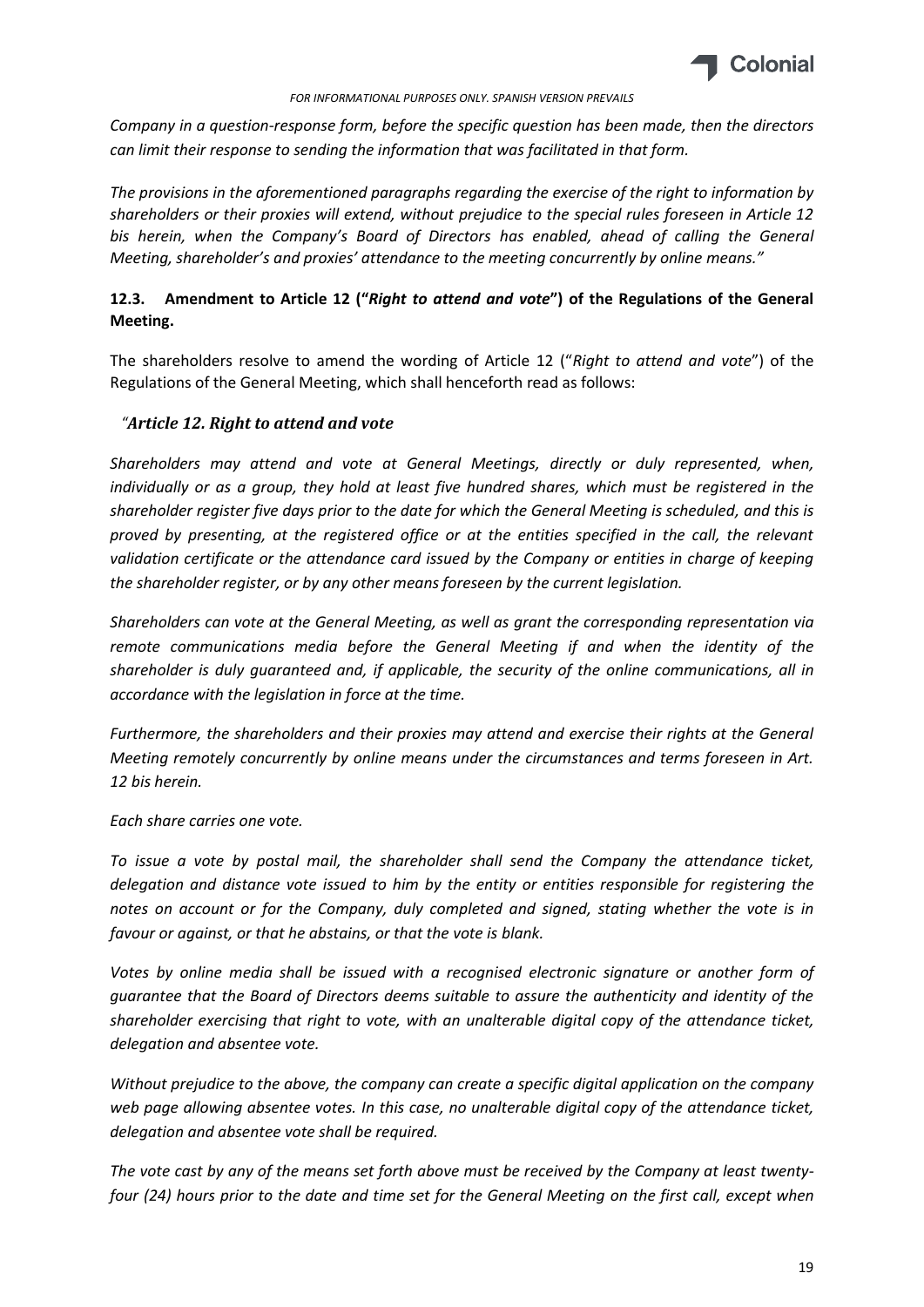

*special deadlines have been set, as the case may be, for online attendance and voting, without prejudice to the Chairman's power to admit votes received at a later date. Otherwise, the vote shall be considered as not issued.*

*Where the shareholder has cast an online vote, the Company will send an online confirmation of receipt thereof. Furthermore, within one month from the date of the General Meeting, the shareholder or his/her proxy and the ultimate beneficial owner may request confirmation that the votes corresponding to the* number *of shares held in the Company have been appropriately recorded and counted by the Company, except when this information has already been provided. The Company will provide this information within the period established in the applicable regulations.*

*The absentee vote issued and referred to in this article shall be void:*

- *iii. If it is later expressly revoked by the same medium used for its issue and within the period of time established for same.*
- *iv. If the casting shareholder physically or virtually attends the meeting.*

*Shareholders who issue their votes from a remote location shall be considered present for the purposes of constituting the General Meeting.*

*The Company may provide the entities that participate in the Sociedad de Gestión de Sistemas de Registro, Compensación y Liquidación de Valores S.A. (lberclear) with a proposed format for the attendance cards for the General Meeting, to be issued by said entities to the relevant depositing shareholders, thereby ensuring that the cards are standard and include a bar code or another system to read them electronically to count the number of persons attending the meeting virtually, as well as the format that will be used to delegate the powers to represent a shareholder. The attendance ticket can include the identity of the representative if not expressly named by the shareholder represented.*

*Before the session is called to order, those in attendance will have access to the proposed motions that will be submitted to the General Meeting and, if applicable, the answers provided to shareholders in response to their requests for information made in writing prior to the Meeting, when the Board of Directors deems it necessary or advisable for the shareholders attending the meeting to be informed.*

*Members of the Board of Directors shall attend the General Meetings even when their presence is not necessary for the valid constitution of the Meeting. Directors, technicians and other individuals who the Board of Directors believe may have an interest in the desired performance of company business and whose contribution may be useful for the Company, may attend the General Meeting. The Chairman of the General Meeting can authorise the attendance of any person that he deems appropriate, although the Meeting can revoke that authorisation."*

# **12.4. Amendment to Article 12 bis ("***Online attendance***") of the Regulations of the General Meeting.**

It is hereby resolved to amend the wording of Article 12 bis ("Online attendance") of the Regulations of the General Meeting, which shall henceforth read as follows: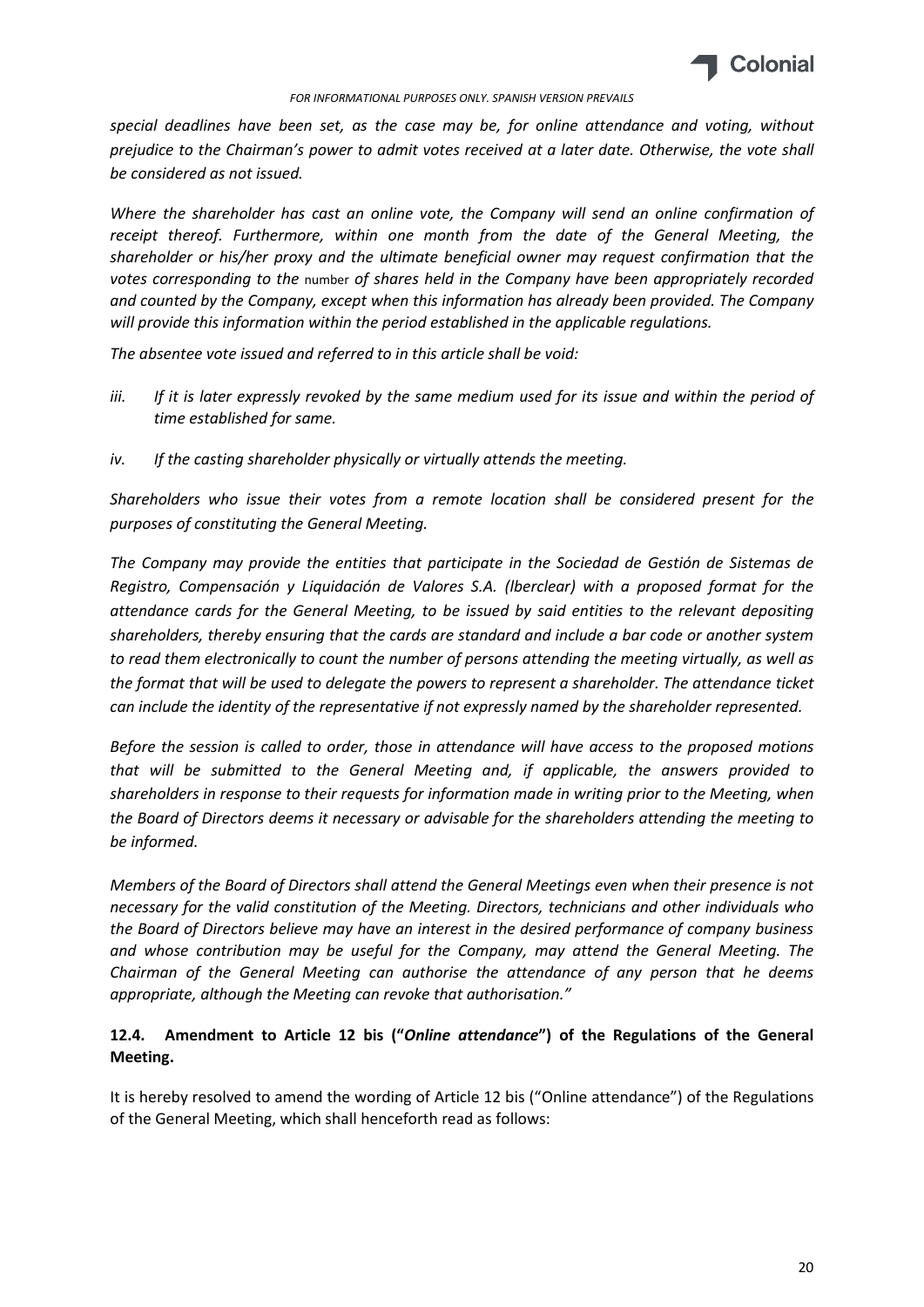

### "*Article 12 bis. Online attendance*

*All shareholders entitled to attend and vote at the General Meetings, pursuant to Article 12 herein, may exercise their rights at such meetings, in person or by proxy, by online means that will allow them to log concurrently into the Meeting provided that the Board of Directors has determined this for a specific General Meeting. In any event, the means used to log in should be appropriate to guarantee the identity of the members attending the meeting remotely, the appropriate exercise of their rights, interaction in real time and, in general, the appropriate course of the meeting.* 

*Online attendance of shareholders or their proxies to the General Meeting, when duly specified in the notice of the General Meeting, will be subject to the following rules that may be expanded and completed by the Board of Directors:*

- *(i) Shareholders and proxies who wish to attend the Meeting by online means will give proof of their identity and status as shareholder or proxy before the start of the General Meeting, in the manner and time set in the notice of the Meeting, all this to guarantee the identity of the persons attending the meeting.*
- *(ii) The notice of the meeting will detail how long in advance must a shareholder or proxy attending the General Meeting virtually and concurrently log into the meeting so as to be considered as attending the meeting in order to allow the appropriate management of the online attendance systems. If the shareholder or proxy should log into the meeting later than the time set, they will be considered absent from the meeting.*
- *(iii) Contributions and motions or requests for information or clarifications intended by persons attending virtually and concurrently should be sent to the Company in the manner, terms and conditions set forth in the notice of the General Meeting. In particular, pursuant to the Spanish Limited Liability Companies Law, in the notice of the Meeting, the Board of Directors may determine that contributions and motions, in compliance with the laws, intended by persons attending virtually and concurrently will be sent to the Company at the start of the General Meeting.*

*The requests for information or clarifications made by the persons attending virtually and concurrently will be answered orally during the General Meeting or in writing within seven days from the Meeting unless those requests may be rejected by virtue of the laws, Company Bylaws and these Regulations.*

*(iv) Casting votes on the motions related to items on the agenda may be carried out from the moment the shareholder or, where applicable, the proxy logs in and until the Chairman or, as the case may be, the Secretary of the General Meeting, announces the end of the voting period for the motions relating to the items on the agenda. As for the motions on those matters that, by legal mandate, do not need to appear on the agenda, the persons attending by online means may cast their votes from the moment these proposals are read out for voting and until the Chairman or, as the case may be, the Secretary of the General Meeting, announces the end of the voting period for such motions.* 

*The Board of Directors may expand and complete the appropriate means and procedures governing the online and concurrent attendance to the General Meeting, adjusting, where appropriate, to the*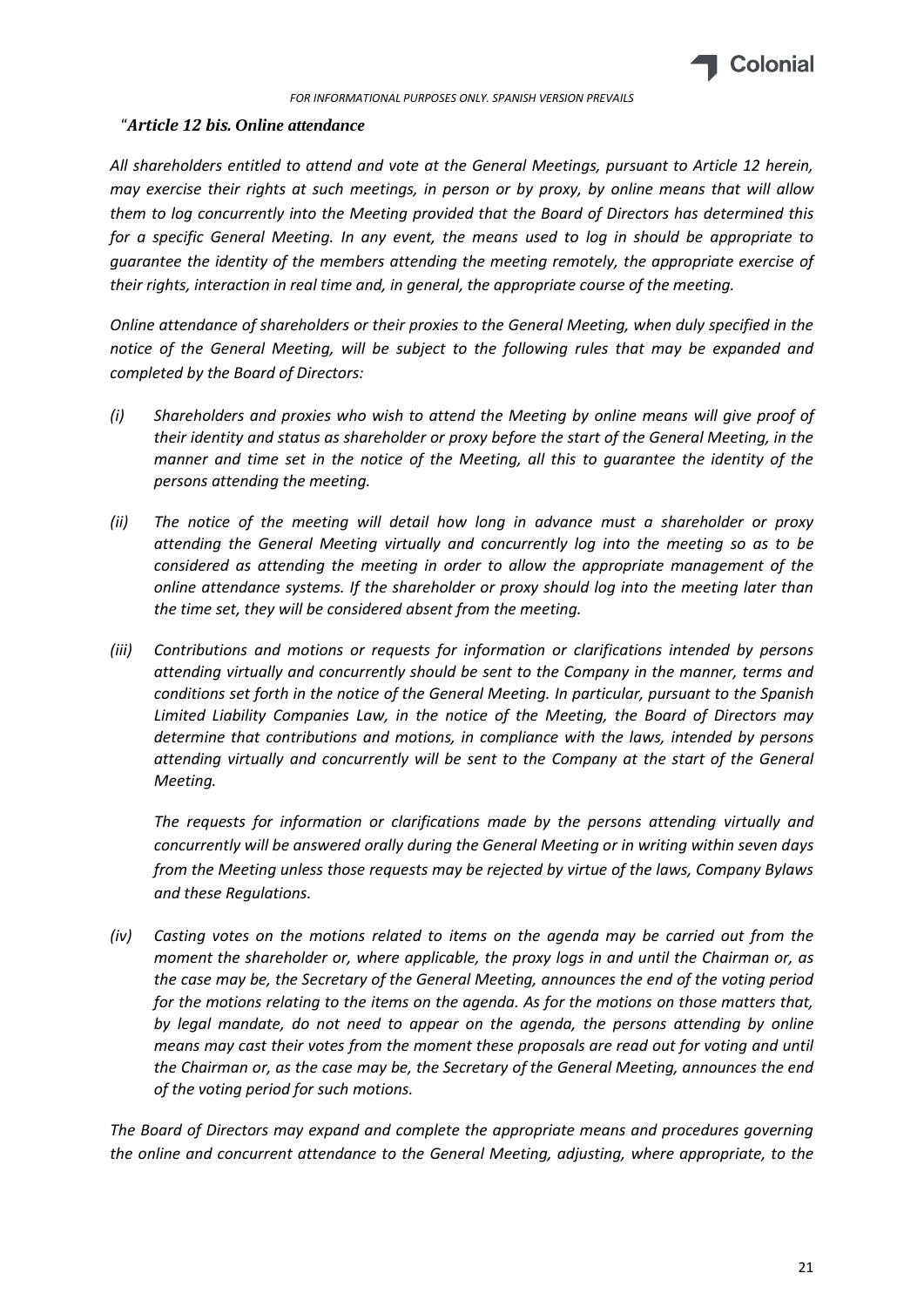

*legal rules set forth for this system, the Company Bylaws and these Regulations. Such means and procedures will be published on the Company's website.*

*Furthermore, the Board of Directors may decide to hold the meeting solely virtually and, therefore, without the in-person attendance of shareholders or their proxies. All virtual-only General Meetings will be called, held and conducted in accordance with the legal and statutory guarantees and requirements. In particular, the call of the meeting will provide shareholders with information on the procedures required for registration, drawing up the list of attendees, exercising their rights, and the proper recording in the minutes of the meeting proceedings. Under no circumstances may attendance be made conditional upon registration being completed more than one hour before the scheduled start of the meeting. Virtual-Only General Meetings will be considered to be held at the Company's registered office, regardless of the location of the Chairman of the General Meeting.* 

*For all matters that have not been expressly foreseen in this Article, the shareholders' exercise of their rights online and concurrently will be subject to the general rules set forth in these Regulations to exercise their rights, without prejudice to any adjustments, if any, that the Board of Directors may determine.*

*The Company will not be liable for any damages that may be caused to the shareholder or proxy derived from breakdowns, power surges or failures, connection failures or any other similar event beyond the Company's control, which result in the temporary unavailability of its website, without prejudice to the adoption of the measures required in each situation, including the possible temporary suspension or extension of the General Meeting, if necessary to guarantee the shareholders or their proxies the full exercise of their rights.*"

# **12.5. Amendment to Article 20 ("***Development of the Meeting***.** *Shareholder interventions in the Meeting***") of the Regulations of the General Meeting.**

The shareholders agree to amend Article 20 ("*Development of the Meeting*. *Shareholder interventions in the Meeting*") of the Regulations of the General Meeting, which shall henceforth read as follows:

## *"Article 20. Development of the Meeting. Shareholder interventions in the Meeting*

*After the Meeting has been called to order, the Chairman shall invite the shareholders who wish to speak in the General Meeting to request information or to make any other statement related to the points on the agenda, so that this can be stated before the Notary Public or before the Board of Directors, as applicable, and as previously indicated through their entrance ticket or corresponding certificate with their name and the number of shares owned or represented by them, as applicable.*

*The Directors may stipulate in the call of the Meeting that any interventions and proposed resolutions which, pursuant to the law, those who intend to attend by telematic means, in the event that this possibility has been contemplated in the call of the Meeting, must be sent to the Company before the Meeting is called to order, notwithstanding the provisions of the law and Article 12 bis herein, regarding exclusively telematic Meetings. That notice shall describe the periods, forms and manners for exercising the shareholders' rights provided by the directors to allow the orderly development of the Meeting.*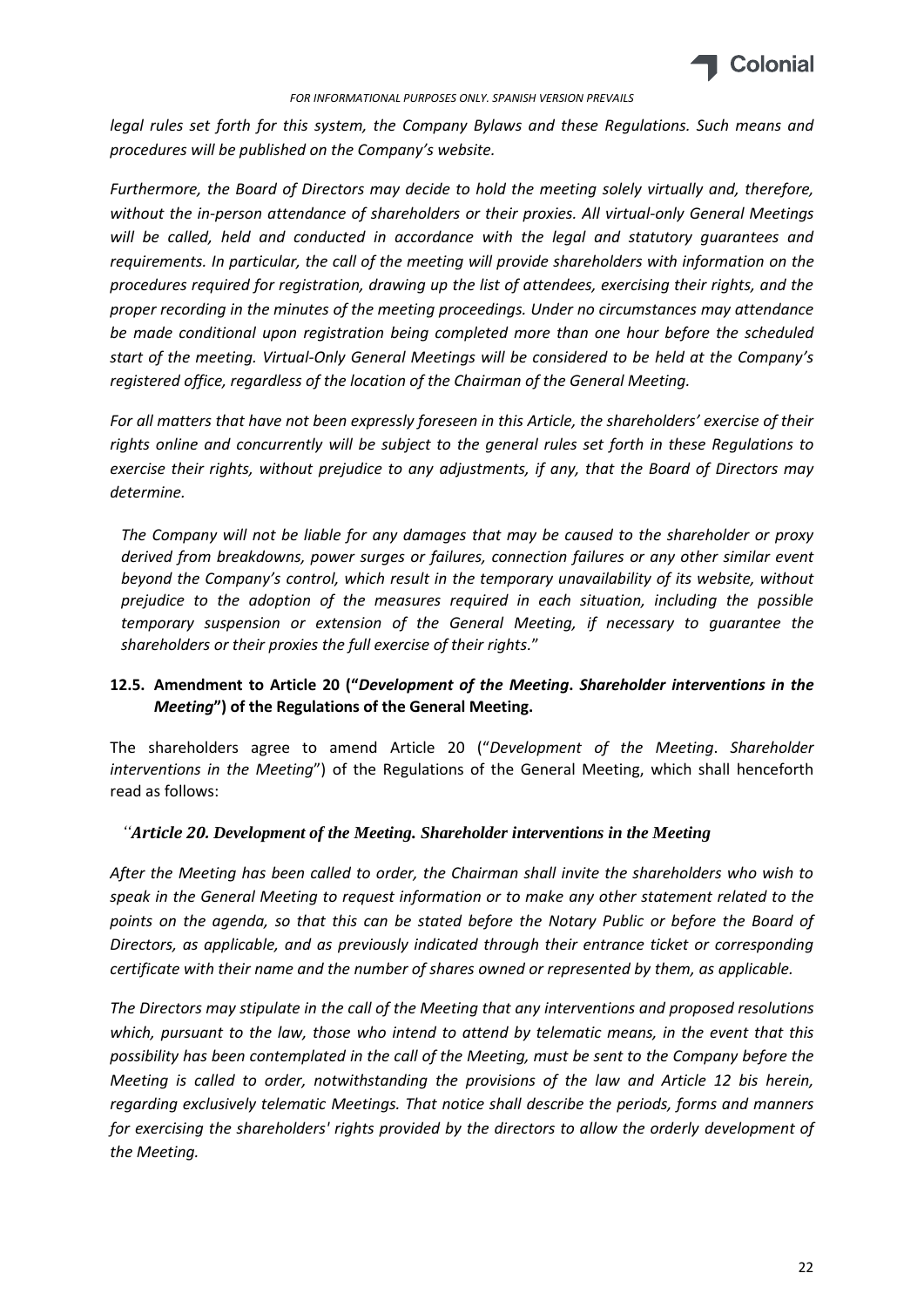

*Once the directing board of the Meting has the list of shareholders who wish to intervene in the Meeting and after this has been declared by the Chairman of the Meeting or the people named for this purpose in the corresponding reports. In any event, before voting on the matters included in the agenda, the Chairman shall open the floor for comment by the shareholders. Shareholders shall intervene in the order in which they are called by the Board.*

*If the shareholder intervening wishes to have his intervention set down in writing in the minutes of the Meeting he/she shall deliver a copy of such intervention to the Notary Public or to the directing board, at that time, so that it can be compared with his intervention at that time.*

*The Chairman, in the exercise of his powers, can regulate the course of the interventions. More specifically, and without prejudice to other activities, the Chairman:*

- *(vi) May extend the time initially assigned to each shareholder, as deemed appropriate;*
- *(vii) May request speakers to clarify any issues that were not understood or not sufficiently explained during their intervention;*
- *(viii) May call the participating shareholders to order so that their intervention is limited to the subject of the Meeting and refrain from making inappropriate statements or from using their right in an abusive or obstructionist manner;*
- *(ix) May inform speakers that their speaking time is about to expire so that they can adjust their speech, and when such time has expired, or if they persist with the conduct described in subparagraph (iii), the Chairman may withdraw their right to speak; and*
- *(x) If the Chairman considers that the intervention is likely to disturb the order and normal conduct of the meeting, he may ask them to leave the premises and, where appropriate, take the necessary measures to ensure compliance with this measure.*

*The Chairman, pursuant to Law, shall provide the information or clarifications requested; he can, however, entrust this mission to any of the Directors present, to a member of the direction board of the meeting, or to any manager, employee, expert or adviser of the Company, as he considers appropriate due to the matter involved.*

*The Chairman can respond individually to the interventions of the shareholders at the conclusion of their intervention or jointly at the conclusion of all interventions. In the latter case and he can provide the information or clarifications requested either individually or grouped by subjects according to the information clarifications requested, always in accordance with the provisions of Article 10 of these Regulations."*

# **12.6. Amendment to Article 22 ("***Adoption of resolutions***") of the Regulations of the General Meeting.**

The shareholders resolve to amend the wording of Article 22 ("*Adoption of resolutions*") of the Regulations of the General Meeting, which shall henceforth read as follows:

## *"Article 22. Adoption of resolutions*

*At the conclusion of the interventions by shareholders, the proposed resolutions on matters included in the agenda or on matters that by law are not required to be included in the agenda shall be submitted for vote.*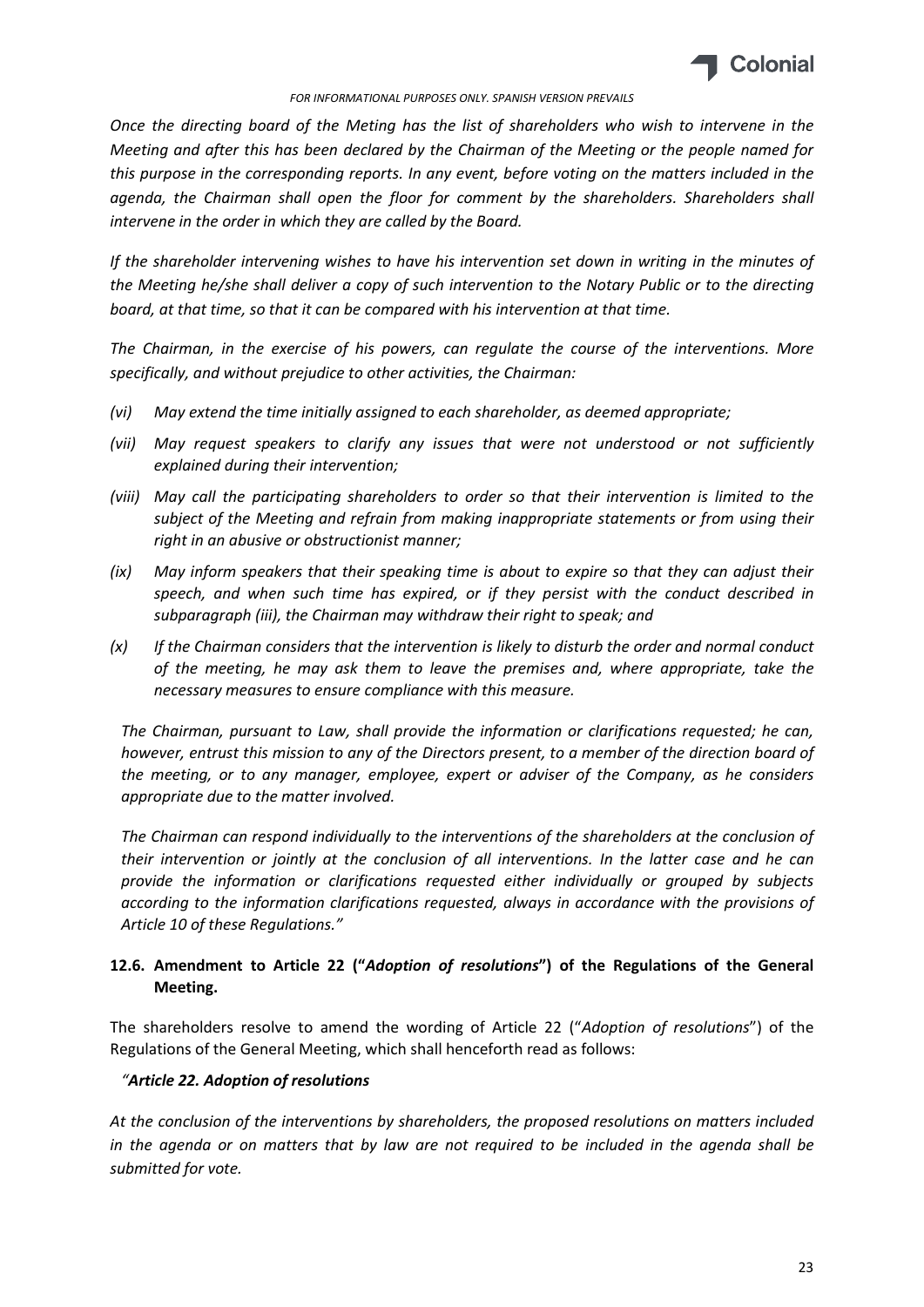

*Company resolutions shall be adopted by the Meeting by a simple majority of the shareholders present either personally or through a representative; a resolution shall be understood as adopted when it obtains more votes in favour than against the capital present or represented.*

*Resolutions to increase or decrease capital and any other amendment of the Company Bylaws, to issue bonds convertible into shares or bonds that grant bondholders a share in company profits, to limit or eliminate the right to first refusal on new shares, as well as to transform, merge, spin off or make a global assignment of assets and liabilities, to change company domicile to a foreign country or any other determined by law, if capital present or represented at the meeting exceeds fifty per cent, shall require the approving vote of an absolute majority. However, a favourable vote of twothirds of capital present or represented at the Meeting shall be required when the meeting is called to order on the second notice with the attendance of shareholders representing twenty-five per cent or more but does not reach fifty per cent of subscribed capital with the right to vote.*

### *Each share carries one vote.*

*Matters that are substantially independent shall be voted on separately so that shareholders can separately exercise their preferred votes. In any case, although they may be included in the same item of the agenda, separate votes shall be cast for: (i) the appointment, ratification, reelection, or removal of each Director; (ii) when amending the Bylaws, each Article or group of Articles that are autonomous; and (iii) matters for which provision is made in law or in the Bylaws.*

*Intermediary entities that appear to be entitled as shareholders by virtue of the accounting records, but act on behalf of several ultimate beneficial owners, may split the vote and exercise it in different senses in compliance with different voting instructions, if they have received them.These intermediary entities can also delegate the vote to each of the ultimate beneficial owners or third parties appointed by them, with no limitation on the number of delegations granted.*

*Proposed resolutions that are formulated by the Board of Directors with respect to each point of the agenda shall be submitted to vote, followed by votes on other proposals formulated, if any, formulated by order of temporary priority. In any event, upon approval of the proposed resolution, all others related to the same matter that are incompatible with the resolution adopted shall automatically be abandoned, and therefore not be submitted to a vote.*

*It will not be necessary for the Secretary to first announce or read the texts of proposed resolutions whose texts have been made available to shareholders prior to the session, except when any shareholder requests this for some or all of the proposals, or when the Chairman considers it appropriate. In any event, he shall indicate the point on the agenda that refers to the resolution proposed for vote.*

*The Secretary can likewise explain or read a summary of the proposed resolutions whose texts were made available to shareholders prior to the session.*

*As a general rule to favour the Meeting process and based on the assumption that all shareholders who leave the meeting prior to the vote without leaving a note of their withdrawal and the agenda in discussion at the time that they leave, vote in favour of the proposals made or assumed by the Board with respect to the points included in the agenda, then the procedure for voting and determining the vote is as follows:*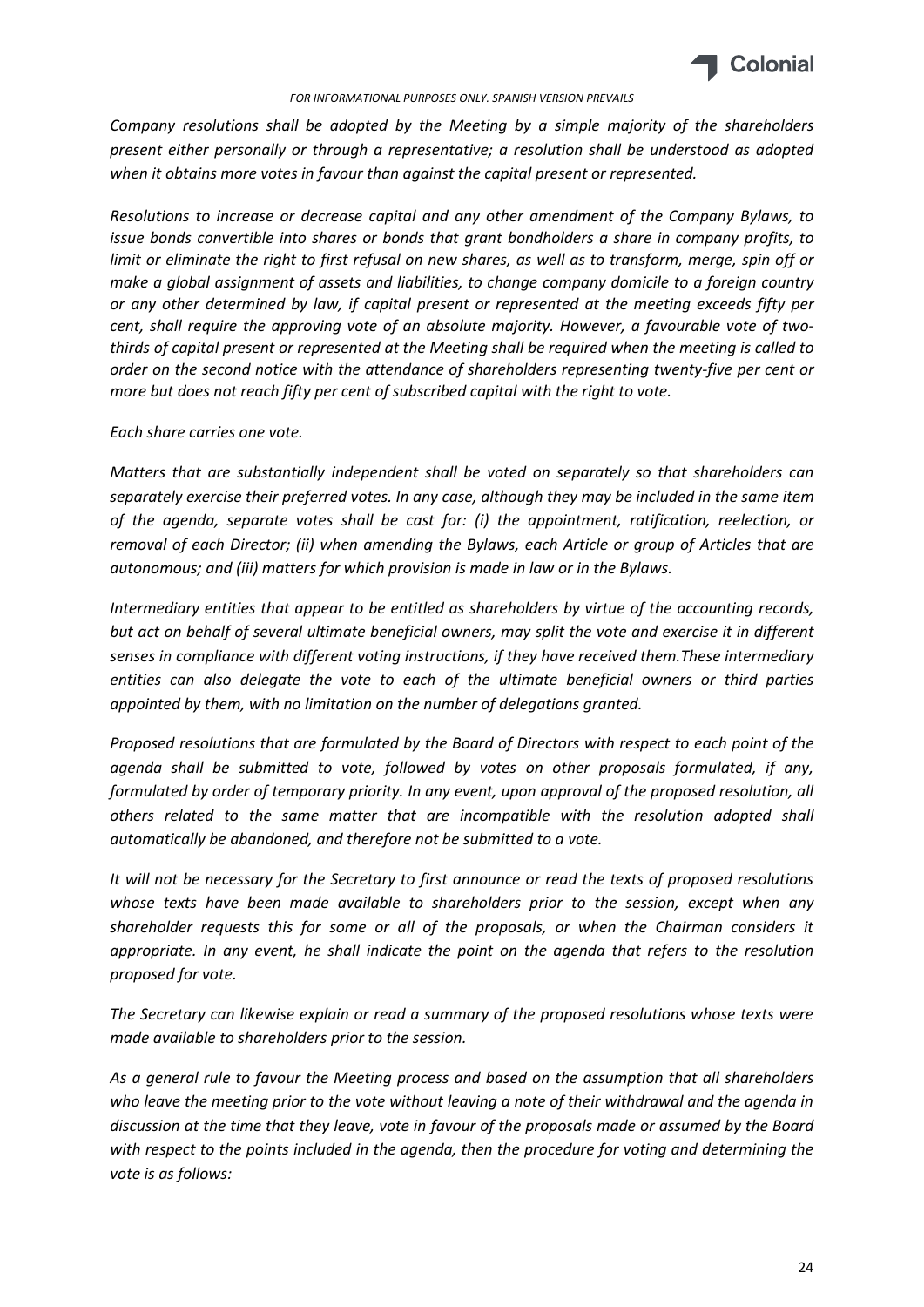

*a) When resolutions are regarding matters included in the agenda, votes corresponding to all shares attending the meeting either personally or by proxy, according to the attendance list, shall be considered or assumed by the Board of Directors as in favour, minus: 1) Votes corresponding to shares whose holders or proxies have informed the Secretary (or staff appointed by the secretary for this purpose) that they will withdraw from the meeting prior to the vote at hand; 2) votes against; 3) abstentions; 4) blank votes, if any.*

*For purposes of the vote, the Chairman or the person appointed by him shall ask for votes against the proposal made followed by abstentions so that it is unnecessary to state the votes in favour.*

*Blank votes shall be taken into account only when the shareholders expressly requests even if the Chairman or the person appointed by him does not formulate any questions in this regard.*

*b) When resolutions are regarding matters not included in the agenda, votes corresponding to all shares attending the meeting either personally or by proxy, according to the attendance list, shall be considered or assumed by the Board of Directors as in favour of the proposal, minus: 1) Votes corresponding to shares whose holders or proxies have informed the Secretary (or staff appointed by the secretary this said purpose) that they will withdraw from the meeting prior to the vote at hand; 2) votes in favour; 3) abstentions; 4) blank votes, if any.*

*Notwithstanding the above, when any legitimate shareholder has exercised the right to complete the agenda or to present new proposed resolutions prior to the date of the General Meeting, then the Company shall submit these points or alternative proposals to vote, following the same rules for voting as those formulated by the Board of Directors, especially including the assumptions or deduction from the votes.*

*For purposes of the vote, the Chairman or the person appointed by him shall ask for votes in favour of the proposal made followed by abstentions so that it is unnecessary to state the votes against.*

*Blank votes shall be taken into account only when the shareholder expressly requests, and the Chairman or the person appointed by him shall not make any question in this regard.* 

*Shareholders who wish to withdraw from the meeting shall inform the Secretary (or staff appointed by the secretary for this purpose) in writing, signed by the shareholder or his/her proxy, indicating the number of shares held and/or represented and the item on the agenda prior to the vote on which he/she will be withdrawing from the meeting. The card, if any, that was delivered to the shareholder or representative, as applicable, at the time that he registers in the attendance list, in anticipation of a written vote, can be used for the above purposes.*

*Notwithstanding this, another system of voting can be established, if the Chairman considers this more appropriate, in order to evidence that the favourable votes necessary were obtained for approval of the resolution, with proof left in the minutes of the results of the vote; this could be by written vote using the ticket supplied in the Meeting, with the tables and systems available for registering attendance used for this purpose or the technical media available according to the state of the art to allow a vote with the characteristics of those of a General Meeting. In any event, regardless of the voting system used, shareholders can evidence their opposition to the resolution in the minutes*